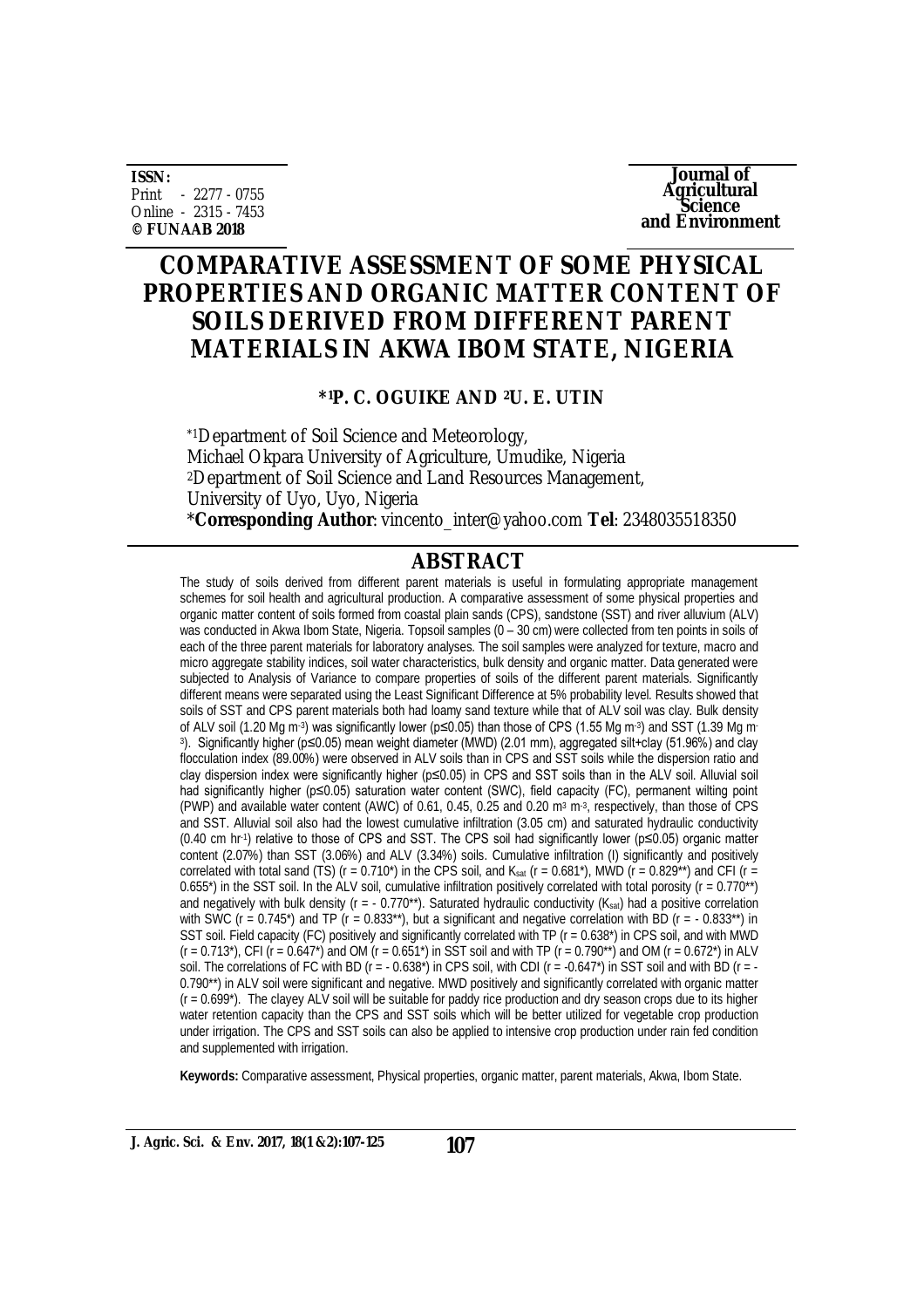### **INTRODUCTION**

The nature of parent material from which a soil is formed has a profound effect on the soil properties and behaviour under different management options. Parent material provides the raw starting material of the soil upon which the other soil forming factors and the associated processes act to create a particular soil (Gray and Murphy, 1999).

Soils developed on parent materials that are coarse grained and composed of minerals resistant to weathering are likely to exhibit coarse grained texture. Fine grained soil develops where the parent material is composed of unstable minerals that readily weather (Ritter, 2006). Therefore, the influence of parent material on soil physical properties is largely due to its influence on soil texture as the latter affects almost all other soil properties (Phogat *et al.,* 2015), including organic matter.

Soil organic matter tends to increase as the clay content increases. This increase depends on two mechanisms. First, bonds between the surface of clay particles and organic matter retard the decomposition process. Second, soils with higher clay content increase the potential for aggregate formation (Bot and Benites, 2005). Macro aggregates physically protect organic matter molecules from further mineralization by microorganisms (Rice, 2002; Aoyama *et al.,* 1999). Under similar climatic conditions, the organic matter content in fine textured (clayey) soils is two to four times that of coarse textured (sandy) soils (Prasad and Power, 1997). Parent material influences organic matter accumulation not only through its effect on soil texture but also through their mineral compositions. Soils developed from inherently rich materials such as basalt, experience more organic

matter accumulation because of abundant vegetative growth (Bot and Benites, 2005).

For sustainable agricultural production, knowledge of the properties of tropical soils and how they can be best managed is required (Chude *et al.,* 2011). The study of soil properties can be the basis of formulating appropriate management schemes and identifying areas with reasonable agricultural potentials (Vinay, 2007; Muya *et al.,* 2011).

Soils of Akwa Ibom State include those derived from coastal plain sands, sandstone and alluvium. Study of the properties of these soils would provide information on the status of the soils that will culminate in better soil management towards sustainable agriculture. The objectives of this study were therefore to compare the properties of soils from three different parent materials in Akwa Ibom State and to examine the relationship between the soil physical properties and organic matter content.

### **MATERIALS AND METHOD** *Physical Environment*

This study was conducted at three locations (on the basis of parent material) comprising the Teaching and Research Farm of Akwa Ibom State University, Obio Akpa (Coastal plain sand), located between latitudes 5°17′N and 5°27′N, longitudes 7°27′E and 7°58′E) and the Cross River Basin Development Authority Research Farm, Itu (which has Sandstone in the upland area and Alluvium in the floodplain), located between latitudes 5°00′N and 5°20′N and longitudes 7°49′ E and 7°10′ E. The State is located within the tropical rainforest and has basically uniform climate with slight variations from the coastal areas in the south to the north. The climate is typically warm and humid. The mean annual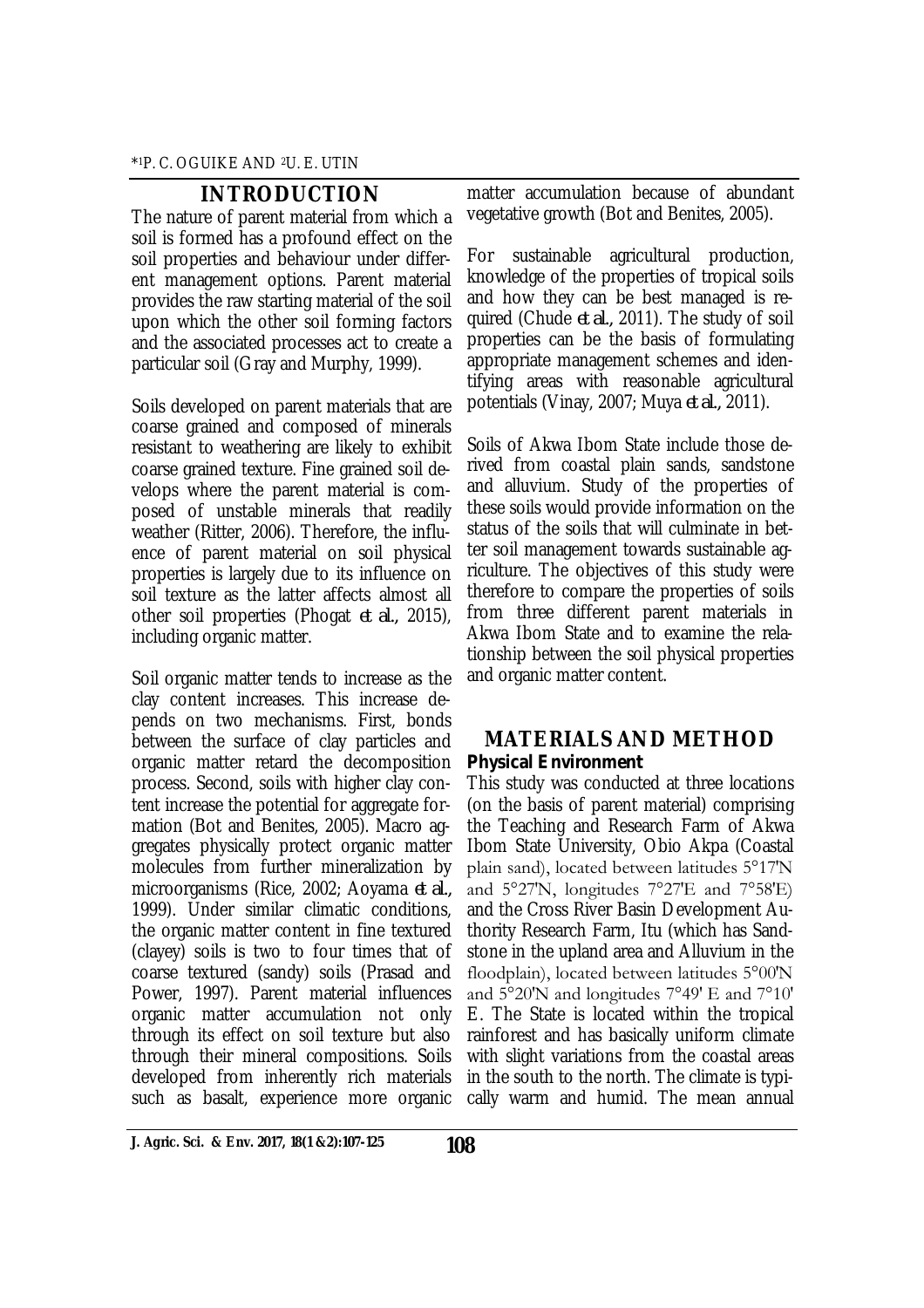temperature is uniform, ranging from 26° to 28o C (UniUyo Met. Station, 2017). The climate is divided into the wet season (April to October) and dry season (November to March). The wet season is characterized by bimodal rainfall pattern with peaks occurring in July and September and a short dry spell in August, referred to as August break. The rainfall ranges from about 3000 mm along the coast to about 2000 mm in the hinterlands (Petters *et al.,* 1989). Relative humidity varies between 75 and 90% (UniUyo Met. Station, 2017).

### *Soil sampling*

At each observation point, bulk soil samples were collected with auger at the depth of 0 – 30 cm for the determination of particle size distribution, aggregate stability and organic matter content. Undisturbed core samples were collected (with core samplers measuring 7.0 x 4.4 cm) at each of the sampling points for the measurements of saturated hydraulic conductivity, bulk density and moisture retention characteristics.

## *Field method*

One infiltration run was made in each of the thirty (30) observation points, using the double ring infiltrometer method (FAO,

1979). The dimensions of the inner and outer rings were 30 cm and 55 cm, respectively. The rings were vertically driven into the soil to a depth of 15 cm. The soil surface was protected from scouring by laying grasses and leaves on the soil surface within the rings prior to the commencement of infiltration. The rate of fall of water level was measured in the inner ring while a pool of water was maintained at approximately the same level in the outer ring to reduce lateral flow from the inner ring. Other equipments used were water container, wooden plank and hammer (to drive the infiltrometer into the soil), stop watch and ruler. Infiltration measurement continued till the steady state infiltration rate was attained. The rate of fall of the water level in the inner cylinder was measured at an interval of 1 minute for 10 minutes, followed by 2 minutes interval for the next 10 minutes, then 5 minutes interval for the next 30 minutes and lastly, 10 minutes intervals until a steady state infiltration rate was reached (Abdulkadir *et al*., 2011; Ogbe *et al.*, 2011; Musa and Adeoye, 2010; Adindu *et al.*, 2015). Infiltration characteristics (initial and steady state infiltration rates, and cumulative infiltration) were obtained from field infiltration data.

## **Laboratory Methods**

Particle size distribution: determined as described by Klute (1986). Bulk density: calculated from the mass-volume relationship of oven-dry soil thus:

 $\ell_{\mathsf{b}} = v_{\mathsf{t}}$  $M_{s}$ 

### ------------------------------------------------------------------------------------ (1)

where,  $\ell_b$  is bulk density (Mg m-3), M<sub>s</sub> is dry soil mass (Mg), V<sub>t</sub> is total volume of soil (m<sup>3</sup>) (Hillel, 2003).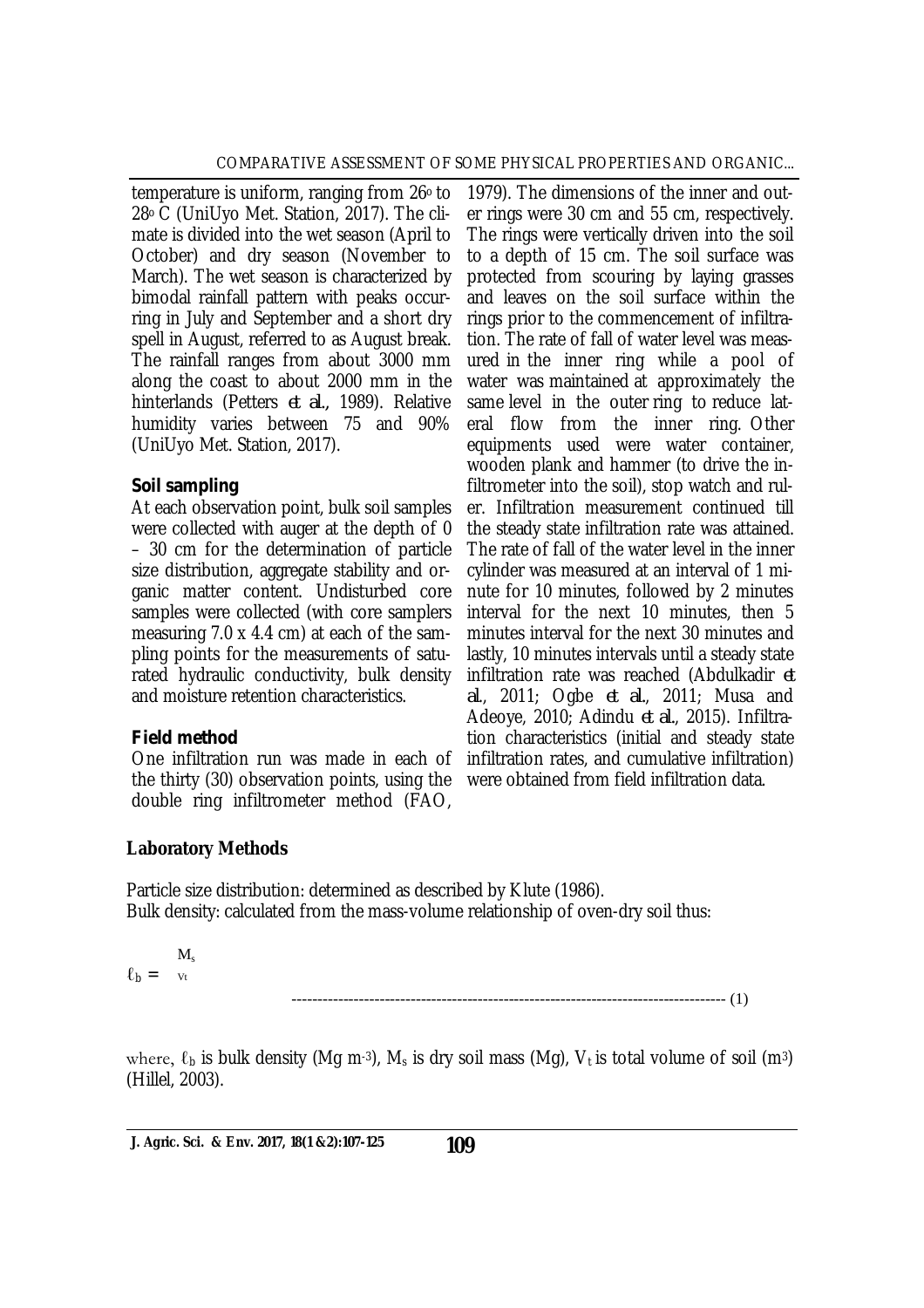Total porosity: calculated using the formula:

$$
f = 1 - \left(\frac{\ell b}{\ell p}\right) \tag{2}
$$

where, *f* is total porosity (m<sup>3</sup>m<sup>-3</sup>),  $\ell_b$  is bulk density (Mg m<sup>-3</sup>),  $\ell_p$  is particle density, assumed to be 2.65 Mg m-3 for mineral soils (Hillel, 2003).

Saturated hydraulic conductivity  $(K_{sat})$ : measured using the constant head method (Dane and Topp, 2002). The quantity of water  $(Q)$  draining through the soil column over a fixed period of time (t) was collected and hydraulic conductivity was calculated as follows:

$$
Ksat = \frac{QL}{\Delta hAt}
$$
 (3)

where,  $K_{sat}$  is saturated hydraulic conductivity (cm hr $\cdot$ 1), Q is water discharge (cm $\cdot$ 3), L is length of soil column (length of core sampler) (cm), ∆h is pressure head difference causing the flow, A is cross sectional area (cm2) of core sampler and t is time (hr).

Mean Weight Diameter was determined by passing the air-dried bulk sample through a 4 mm mesh, after which 25 g of the < 4 (WSA) was calculated as:

mm soil sample was placed in the topmost of a nest of sieves of 2.00, 1.00, 0.5 and 0.25 mm. The soil sample in the topmost sieve was presoaked in water for 10 min. Then, the nested sieves with the sample were held tightly by the hand and oscillated vertically for 20 times in the water at the rate of one (1) oscillation per second. Mean weight diameter (MWD) of water stable aggregates

$$
MWD = \sum_{i=1}^{n} X_i W_i
$$
 (4)

where *Xi* is the mean diameter of the *i*<sup>th</sup> sieve size and *Wi* is the proportion of the total aggregates in the *i* th fraction.

Micro aggregate stability indices were obtained by a second determination of particle size distribution, using water as the dispersant and then calculating:

*x 100-------------------------------------(5) ---------------* (6) ………(7) ……………………….(8)

**J. Agric. Sci. & Env. 2017, 18(1 &2):107-125**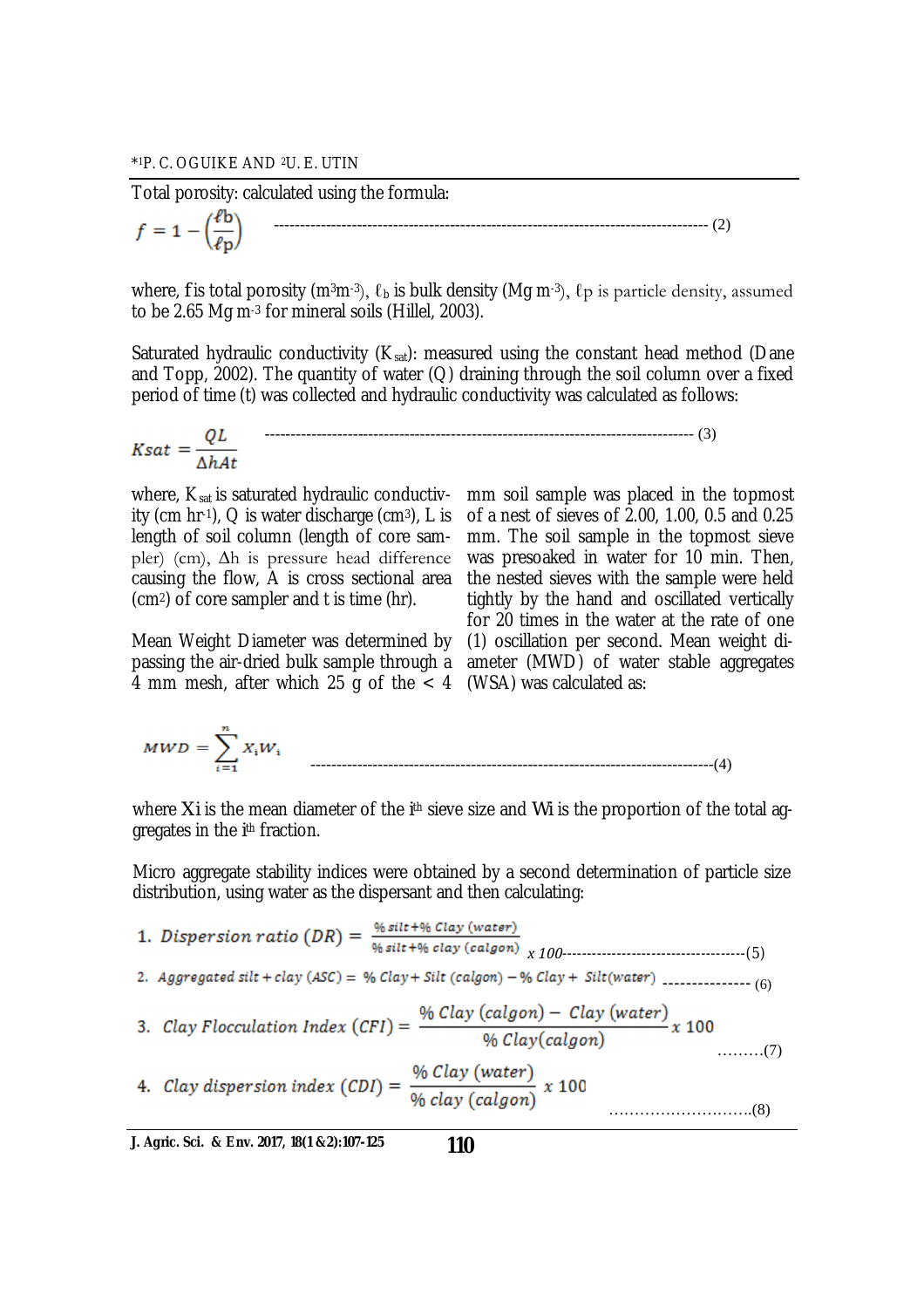Saturation Water Content (SWC) and Field Capacity (FC): were determined using core samples as explained by Mbagwu (1990). The weight of the core sample was taken at saturation (0 day) for SWC, after which sample was left to drain. On the second day of draining, another weight measurement was taken for FC. These moisture constants were calculated when the weight of soil was

eventually determined after oven-drying the sample at 105 $\circ$ C to a constant weight. This was done by subtracting the oven dry weight from the corresponding wet weights earlier taken at 0 and 2 days and dividing same by the oven-dry weight to give SWC and FC, respectively. These are expressed mathematically as follows:

$$
SWC (96) = \frac{Ww (at 0 day) - Wd}{Wd}
$$
 (9)  
FC (96) =  $\frac{Ww (at 2nd day) - Wd}{Wd}$  (10)

where Ww and Wd are wet weight and dry weight of soil sample, respectively.

Permanent Wilting Point (PWP): to determine the permanent wilting point (PWP), an indicator plant (*Zea mays*) was grown in 500 g of the soil sample in a metal can. The plant was given adequate moisture until the third pair of leaves was formed. Then the top of the can was sealed with wax. The maize plant was kept outdoors and allowed to remain there until it wilted permanently

(without recovery). The soil water content at the point of permanent wilting was then determined as the permanent wilting point (Taylor and Ashcroft, 1972).

Moisture contents were expressed in volumetric basis by multiplying their respective gravimetric values by soil bulk density.

Available water content (AWC) was obtained as follows:

AWC = FC – PWP -------------------------------------------------------------------------- (11)

where, AWC is available water content f  $(m<sup>3</sup>m<sup>-3</sup>)$ , FC is field capacity  $(m<sup>3</sup>m<sup>-3</sup>)$ , PWP is permanent wilting point  $(m<sup>3</sup>m<sup>-3</sup>)$ .

Organic matter: organic carbon content of the soil was determined using the Walkley-Black Wet Oxidation Method as modified by Nelson and Sommers (1996). Organic matter was obtained from the value of organic carbon by multiplying the latter by a at 5% probability level. Correlation analysis

**J. Agric. Sci. & Env. 2017, 18(1 &2):107-125**

factor of 1.724 (van Bemmelen's factor).

## *STATISTICAL ANALYSIS*

Data generated were fitted into the Randomized Complete Block Design and Analysis of Variance was performed to compare properties of soils from the different parent materials. Significantly different means were separated using the Least Significant Difference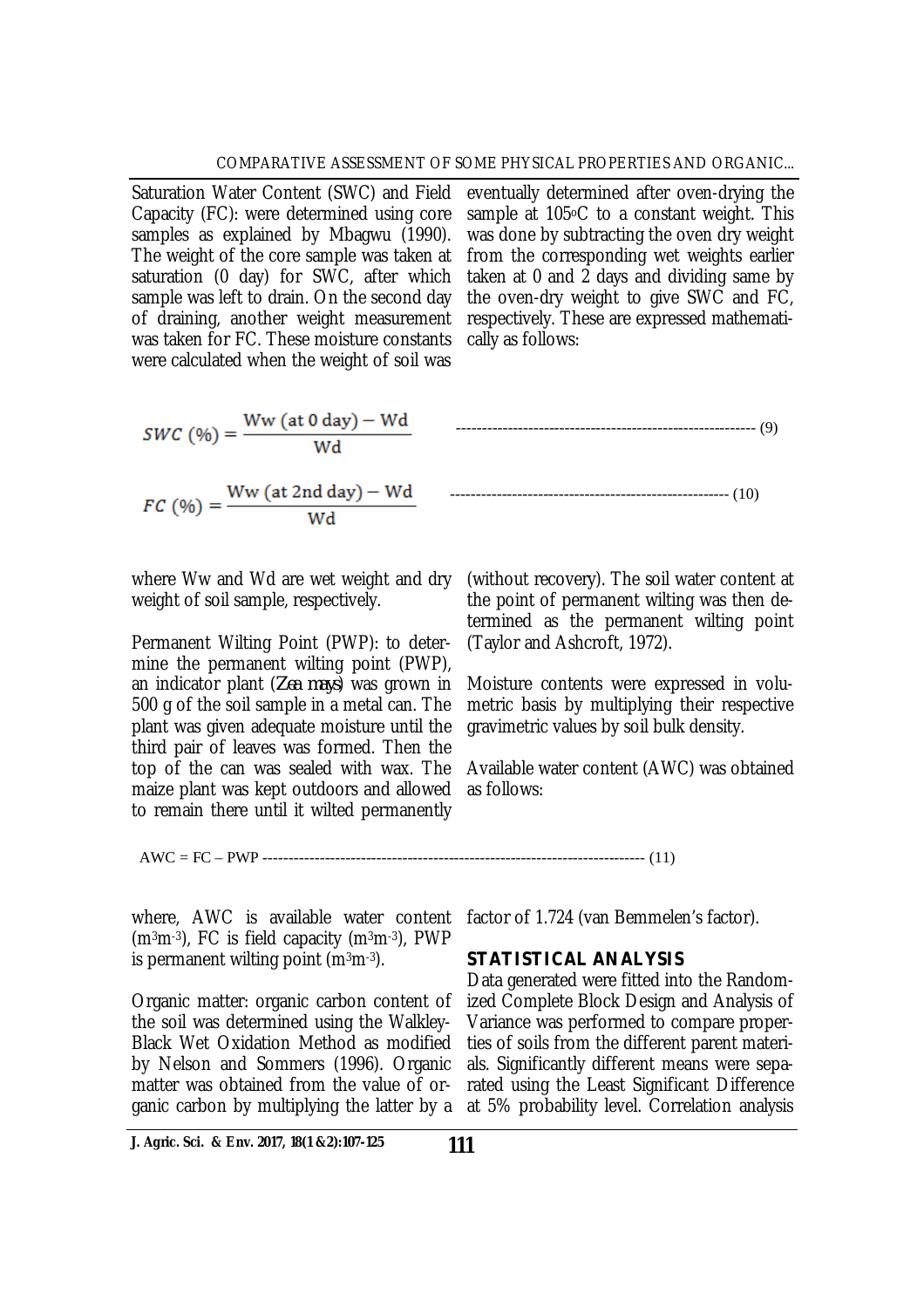was used to examine the relationship among the properties of soils from the different parent materials.

### **RESULTS AND DISCUSSION** *Texture, Bulk Density and Total Porosity*

The particle size distribution, bulk density and total porosity of the soils are shown in Table 1. Coarse sand, total sand and silt were significantly higher in CPS and SST soils relative to ALV soil whereas the reverse was the case when considering clay.

Consequently, the texture of the SST and CPS soils was loamy sand while that of the ALV was clay. Textures of soils are directly related to the sources of parent materials from which they were derived (de Wit and Bekker, 1990; Akamigbo and Asadu, 1983). Both the coastal plain sand and sandstone parent materials unlike alluvium are made primarily of the resistant quartz and/or feldpars (Asadu *et al.,* 2015; Aird, 2019). This is the reason for the similarity of the textures (loamy sand) obtained in the SST and CPS soils.

| Table 1: Particle size distribution, bulk density and total porosity of the soils |  |  |
|-----------------------------------------------------------------------------------|--|--|
|-----------------------------------------------------------------------------------|--|--|

|                                   | <b>CPS</b> | <b>SST</b> | <b>ALV</b> | LSD(0.05) |
|-----------------------------------|------------|------------|------------|-----------|
|                                   | 595.0      | 632.6      | 371.0      | 51.2      |
| FS                                | 231.0      | 172.0      | 64.0       | 26.4      |
| $\mathcal{L}$<br><b>TS</b><br>৩়ু | 826.0      | 804.6      | 435.0      | 43.3      |
| Silt<br>00                        | 55.7       | 70.9       | 152.0      | 20.7      |
| Clay                              | 118.3      | 124.5      | 413.0      | 30.9      |
| Texture                           | loamy sand | loamy sand | Clay       |           |
| $BD (Mg m-3)$                     | 1.55       | 1.39       | 1.20       | 0.10      |
| $TP(m3 m-3)$                      | 0.42       | 0.48       | 0.55       | 0.04      |

 $CPS =$  coastal plain sand,  $SST =$  sandstone,  $ALV =$  alluvium,  $CS =$  coarse sand, FS  $=$  fine sand, TS  $=$  total sand, BD  $=$  bulk density, TP  $=$  total porosity.

Udoh (2015) reported loamy sand texture for sandstone soils in the Niger Delta area of Nigeria while Oguike and Mbagwu (2009) observed same for coastal plain sand soils in Owerri, southeastern Nigeria. The clay texture of the ALV soil corroborated the findings of Akpan and Udoh (2015) who also reported clay texture in alluvial soils of Akwa Ibom State. Earlier, Yilmaz and Karacan (2002) reported clay texture for alluvial soil in Erbaa Basin, Turkey. However, Kalala *et al.* (2017) characterized some alluvial soils in Tanzania and observed

that two of the three pedons were sandy clay loam while the other was clay. Alluvial soils are the result of processes of erosion and deposition, and therefore exhibit various characteristics reflecting the composition and properties of the materials transported (Weber and Gobat, 2006). The ALV soil reported here may have been transported from the massive clay deposits found in Akwa Ibom State and the neighboring Cross River State (Udofia *et al.,* 2017; Attah, 2008) into the Itu River floodplain.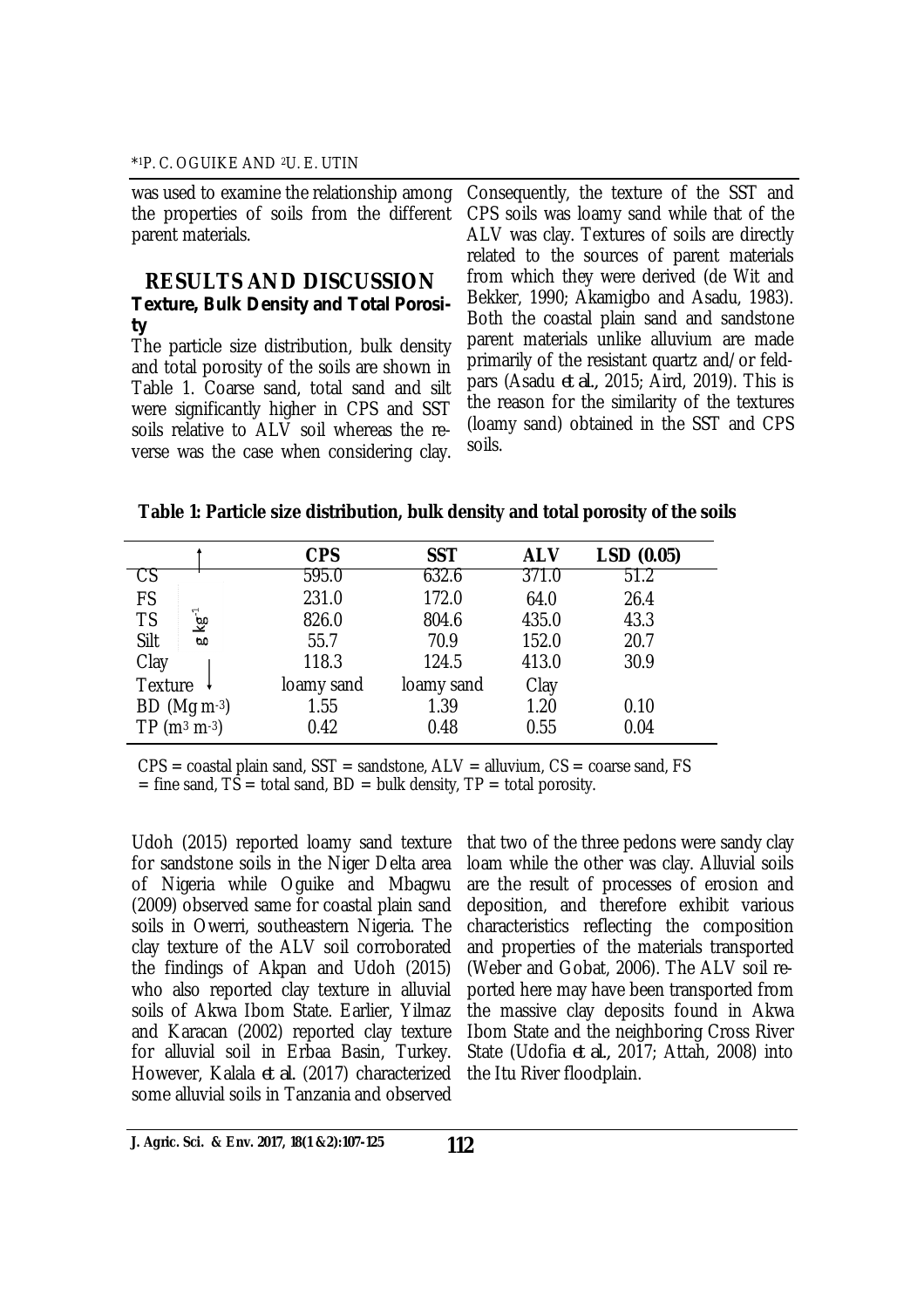Significant (p≤0.05) difference in bulk density was observed among soils of the three parent materials with soil of the CPS having the highest bulk density (1.55 Mg m-3), followed by the SST soil (1.39 Mg m-3) and the ALV soil (1.20 Mg m-3) in that order. Higher bulk densities of the SST and CPS soils than the ALV soil were probably because of the preponderance of coarse sand fractions in the SST and CPS soils compared to that of ALV. Texture is one of the inherent factors that affect bulk density. Chaudhari *et al.* (2013) and Tanveera *et al.* (2016) observed the profound effect of soil texture on bulk density and also reported an increase in bulk density with increase in sand fraction. Consequently, the ALV soil had the lowest bulk density because of its high clay content and reduced sand fractions. The higher organic matter content observed in the soil derived from ALV (Table 2) may have also contributed to the lower bulk density when compared to CPS and SST soils. Araújo *et al.* (2009) noted a negative relationship between bulk density and organic matter content and this is confirmed by the results of this study.

Total porosity differed significantly (p≤0.05) among soils of the three parent materials. The clayey ALV soil had a higher total porosity (0.55  $\text{m}^3$  m<sup>-3</sup>) than the sandy SST (0.48 m<sup>3</sup> m-3) and CPS (0.42 m<sup>3</sup> m-3) soils. This result confirmed that of Chaudhari *et al.* (2013) and Krull *et al.* (2001) who reported higher total porosity of clayey

soils than sandy soils. The higher total porosity of the ALV soil is attributed to its fine texture.

### *Organic Matter Content and Aggregate Stability*

Organic matter content and aggregate stability indices of the soils are presented in Table 2. Soil of ALV origin had the highest organic matter content of 3.34%, which was not significantly (p≤0.05) different from that of SST (3.06%), but significantly higher  $(p \le 0.05)$  than that of CPS  $(2.07\%)$ . The higher content of organic matter in ALV soil can be attributed to the fine texture of the alluvial clay. Fine textured soils have been reported to have considerably higher organic matter content than coarse textured soils (Bot and Benites, 2005). The higher organic matter content of ALV soils may have also emanated from the transportation and deposition of organic materials by water as alluvial soils have been noted to exhibit characteristics reflecting the composition of the materials transported (Weber and Gobat, 2006).

Mean weight diameter (MWD) of the ALV soil was higher than those of SST and CPS. This supported the observations of Oguike and Ndifreke (2016) who reported that soil derived from alluvium was more stable than soil derived from sandstone and coastal plain sands. Texture and OM are binding agents in the formation and stabilization of aggregates (Chenu *et al.,* 2000; Duchicela *et al.,* 2012; Portella *et al.,* 2012).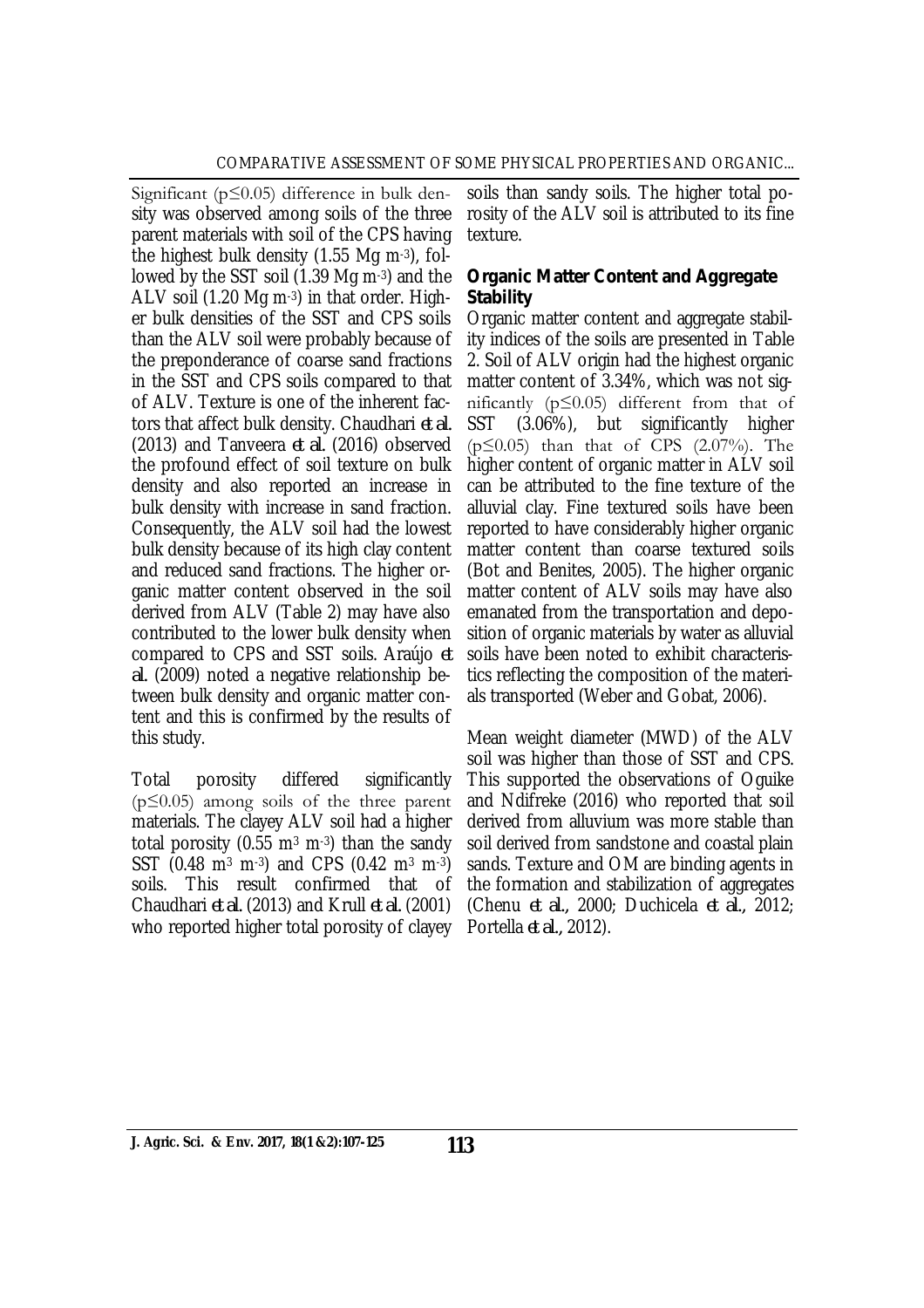| <b>Soil Property</b> | <b>CPS</b> | <b>SST</b> | <b>ALV</b> | $LSD$ (0.05) |
|----------------------|------------|------------|------------|--------------|
| OM (%)               | 2.07       | 3.06       | 3.34       | 0.83         |
| MWD (mm)             | 1.20       | 1.37       | 2.01       | 0.32         |
| DR (%)               | 46.00      | 38.00      | 8.00       | 7.00         |
| CDI (%)              | 43.89      | 39.65      | 11.00      | 8.41         |
| ASC (%)              | 7.34       | 9.78       | 51.96      | 4.12         |
| CFI (%)              | 56.11      | 60.35      | 89.00      | 8.41         |

|                        | Table 2: Organic matter content and aggregate stability indices of soils of the |
|------------------------|---------------------------------------------------------------------------------|
| three parent materials |                                                                                 |

CPS, SST and ALV are as indicated under Table 1, MWD = mean weight diameter,  $OM = \text{organ}$ ic matter,  $DR =$  dispersion ratio,  $CDI =$  clay dispersion index,  $ASC =$  aggregated silt + clay,  $CFI$ = clay flocculation index.

At the colloidal level, soil formed from ALV was better aggregated than those of CPS and SST. Elges (1985), classified dispersion as extreme when the dispersion ratio (DR) was greater than 50%, moderate when it was between 30 and 50%, low when it was between 15 and 30% and no dispersion when less than 15%. Based on this classification, CPS (46%) and SST (38%) soils in the present study were moderately dispersed while ALV soil (8%) was not dispersed. The CPS and SST soils, with DR greater than 10% were erodible while the ALV soil with DR less than 10% was not (Ezeabasili *et al.,* 2014). The lowest DR observed in soils of ALV when compared to those of SST and CPS could be due to the high organic matter content in ALV, which bonded with the clay particles to yield strong aggregates (Bot and Benites, 2005), thus resisting dispersion.

Clay dispersion index (CDI) for the CPS and SST soils were statistically similar but significantly higher ( $p \leq 0.05$ ) than the ALV soil. Since lower values of CDI represent stable micro aggregates (Igwe and Nkemakosi, 2007; Opara, 2009), the result from These parameters were significantly lower

the present study implied that the soil from  $ALV$  (CDI = 11.00%) was more stable against the disruptive forces of water than those of SST  $(CDI = 43.89%)$  and CPS (CDI = 39.65%). Evangelou and Wells (1984) reported a high propensity of clay soils to maintain their stability without dispersing when saturated. The high clay and organic matter contents of ALV soil proved to be excellent cementing agents.

Aggregated silt  $+$  clay (ASC) and clay flocculation index (CFI) were significantly higher  $(p \le 0.05)$  in the ALV soil than in the SST and CPS soils. The CFI and ASC were directly proportional to micro aggregate stability (Igwe *et al.,* 1999; Igwe and Nkemakosi, 2007). Considering the values of the aggregation indices, the ALV soil was better aggregated than both the CPS and SST soils.

### *Water Infiltration and Conduction Characteristics*

The initial infiltration rate (*i*o), steady state infiltration rate  $(i<sub>c</sub>)$  and cumulative infiltration (I) together with the saturated hydraulic conductivity  $(K_{sat})$  are shown in Table 3.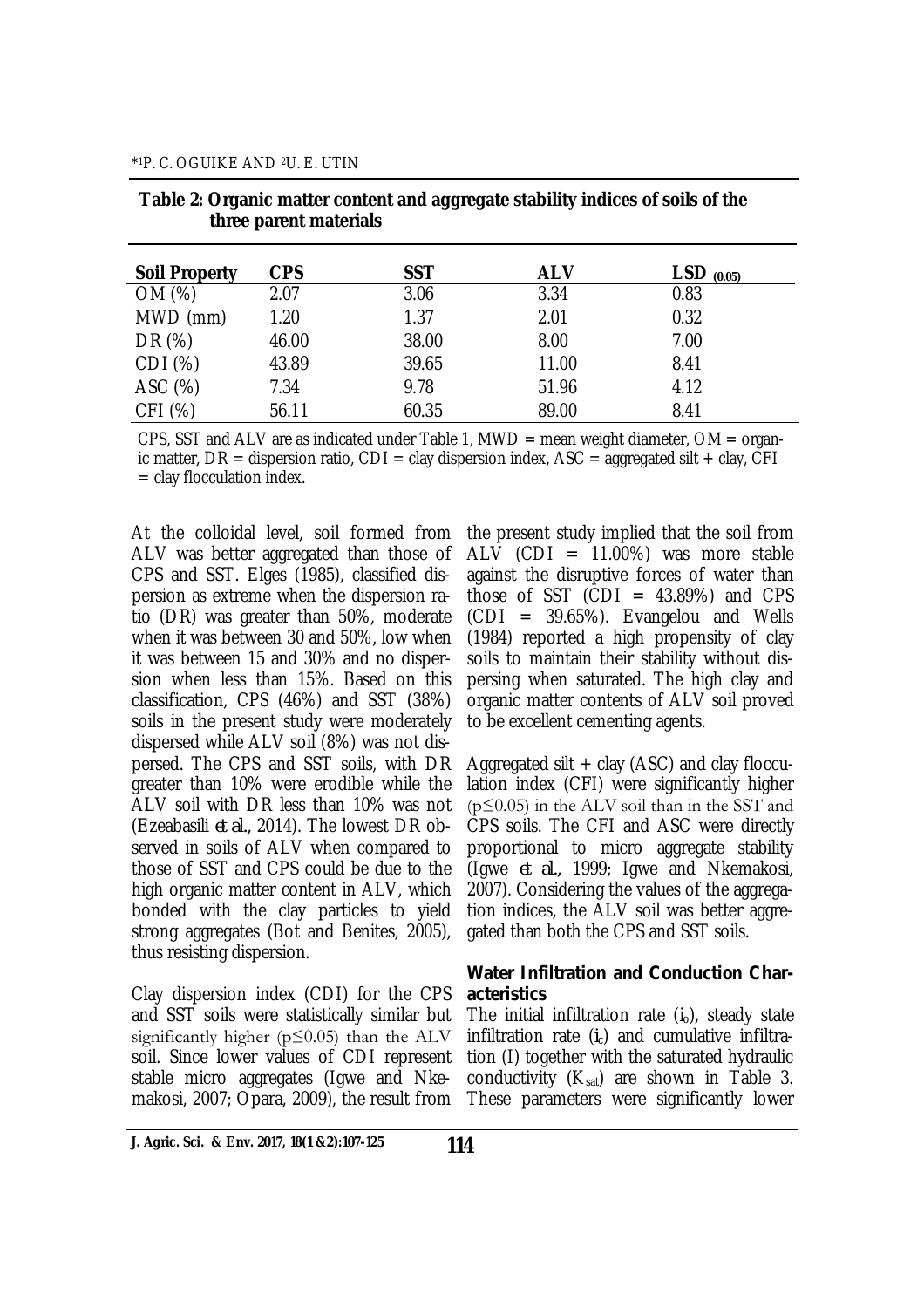$(p \le 0.05)$  in the ALV soil than in the CPS and SST soils. This observation agreed with that of Turner (2006) who reported that soils with higher sand percentages have larger sized particles, larger pores, and higher hydraulic conductivity, diffusivity and infiltration rates when compared with clayey soils. Lower Infiltration characteristics and hydraulic conductivity observed in the soil derived from ALV were therefore due to the clayey texture of the soil. This result is similar to that of Nath (2014) who reported

low and high infiltration rates for clayey and sandy soils, respectively. The low infiltration rates of ALV soils may be due to its high water retention (Table 4), caused by the high clay and organic matter contents. In this work, the high water retention capacity of ALV soil increased its initial water content, thus lowering the infiltration capacity. Mao *et al.* (2008) reported that at the wetting front, the suction gradient decreased with an increase in initial soil moisture content thus lowering the soil infiltration rate.

**Table 3: Water infiltration and conduction characteristics of soils** 

| <b>Infiltration characteristics</b>        | <b>CPS</b> | SST   | <b>ALV</b> | $LSD$ (0.05) |
|--------------------------------------------|------------|-------|------------|--------------|
| Initial infiltration rate (cm $m-1$ )      | 1.08       | 1.42  | 0.05       | 0.36         |
| Steady state infiltration rate (cm $m-1$ ) | 0.56       | 0.81  | 0.03       | 0.26         |
| Cumulative infiltration (cm)               | 67.37      | 97.60 | 3.05       | 31.26        |
| Saturated hydraulic conductivity (cm hr-1) | 3.32       | 5.85  | 0.40       | 3.21         |

CPS, SST and ALV are as indicated under Table 1.

Regarding moisture conduction of the soils, the ALV soil conducted less water than the CPS and SST soils. The CPS and SST soils were statistically (p≤0.05) similar, however, the SST conducted more water. The larger pore spaces (macro pores), as a result of higher coarse sand fraction, observed in the CPS and SST soils, may have influenced rapid drainage compared to the micro pores of the clayey ALV soil. Childs *et al.* (1993) had reported that coarse sandy soils have higher infiltration and intake rates due to larger pore sizes. Also, Haghnazari *et al.* (2015) maintained that water moves more quickly through large pores of sandy soils than it does through small pores of clayey soils.

#### **Soil Water Characteristics**

Water characteristics of the soils are pre-

**J. Agric. Sci. & Env. 2017, 18(1 &2):107-125**

sented in Table 4. The ALV soil retained significantly more (p≤0.05) water than CPS and SST soils. At all moisture constants, CPS and SST soils were statistically similar, although SST soil retained more water than the CPS soil except for the available water content (AWC). Turner (2006) reported that soil texture directly affected moisture retention capacity of soils. Therefore, the higher moisture retention characteristics (SWC, FC, PWP and AWC) of the ALV soil compared to those of the SST and CPS soils may be attributed to the clayey texture of ALV soil which stored more water than the loamy sandy texture of SST and CPS. These results corroborated that of Nath (2014) who reported high water retention and poor drainage for clay soils and low water retention and high drainage for sandy soils.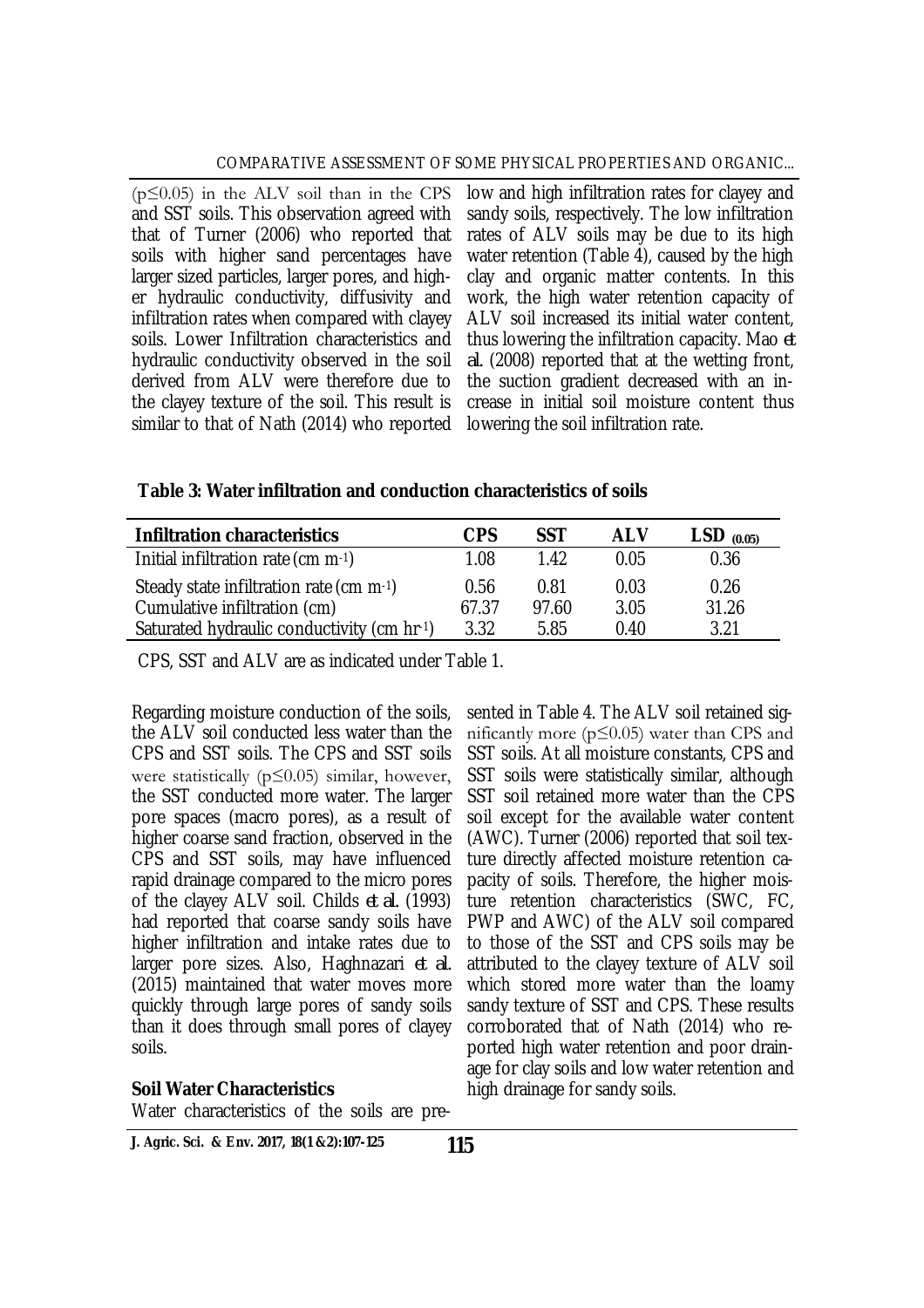| <b>Soil Water Characteristics</b> | <b>CPS</b> | <b>SST</b> | <b>ALV</b> | LSD    |  |
|-----------------------------------|------------|------------|------------|--------|--|
|                                   |            |            |            | (0.05) |  |
| Saturation                        | 0.36       | 0.41       | 0.61       | 0.05   |  |
| <b>Field Capacity</b>             | 0.27       | 0.28       | 0.45       | 0.04   |  |
| Permanent wilting point           | 0.14       | 0.16       | 0.25       | 0.03   |  |
| Available water capacity          | 0.13       | በ 12       | 0.20       | 0.02   |  |

#### **Table 4: Soil Water characteristics (m3 m-3) of the soils**

CPS, SST, and ALV are as indicated in Table 1.

The higher organic matter content observed in the ALV soil (Table 2) also contributed to the higher moisture retention when compared to the CPS and SST soils. Hudson (1994) showed that for every 1% increase in soil organic matter, the available water holding capacity of the soil increased by 3.7 percent.

#### *Correlations of Some Soil Physical Properties and Organic Matter Content*

Correlation matrix of the soil properties are presented in Tables 5, 6 and 7. Cumulative infiltration (I) significantly and positively correlated with total sand (TS)  $(r = 0.710<sup>*</sup>)$ in the CPS soil;  $K_{sat}$  (r = 0.681<sup>\*</sup>), MWD (r  $= 0.829**$ ) and CFI (r  $= 0.655*$ ) in the SST soil. In the ALV soil, cumulative infiltration positively correlated with total porosity ( $r =$ 0.770\*\*) and negatively with bulk density (r  $=$  - 0.770\*\*). This implied that cumulative infiltration increased with increase in total sand, total porosity,  $K_{sat}$ , MWD and CFI. The increase in total sand content resulted in an increase in total porosity and  $K_{sat}$ , which altogether increased cumulative infiltration and water conduction. Cumulative infiltration increased with MWD and CFI because a high MWD and CFI indicated good structure. Significant and negative correlations of cumulative infiltration were observed with CDI ( $r = -0.655$ <sup>\*</sup>) in SST soil.

Higher value of CDI is an indicator of poor structure and it is associated with lower infiltration rates. Haghnazari *et al.* (2015) reported that most of the factors influencing infiltration have a direct effect on the soil structure.

Saturated hydraulic conductivity  $(K_{sat})$  had a positive correlation with SWC  $(r = 0.745^*)$ and TP ( $r = 0.833**$ ), but a significant and negative correlation with BD ( $r = -0.833**$ ) in SST soil. The increase in  $K_{sat}$  with increased SWC and TP and decreased BD is basically a function of soil structure which determines the amount of pore spaces for water conduction. Saturation water content (SWC) correlated significantly and positively with FC (r =  $0.728^*$ ), clay (r =  $0.771^{**}$ ) and TP ( $r = 0.639**$ ) in CPS soils; TP ( $r =$ 0.863\*\*) in SST soil and with FC  $(r =$ 0.833\*\*) and TP ( $r = 0.948**$ ) in ALV soil. The correlations of SWC with bulk density in CPS soil ( $r = -0.693$ <sup>\*</sup>), SST soil ( $r = -$ 0.863\*\*) and ALV soil ( $r = -0.948**$ ) were significant and negative. The negative correlation of  $K_{sat}$  and SWC with BD was probably due to a reduction of water storage space possibly as a result of compaction. Soil compaction increases bulk density and reduces water retention (Page-Dumroese *et al.,* 2006).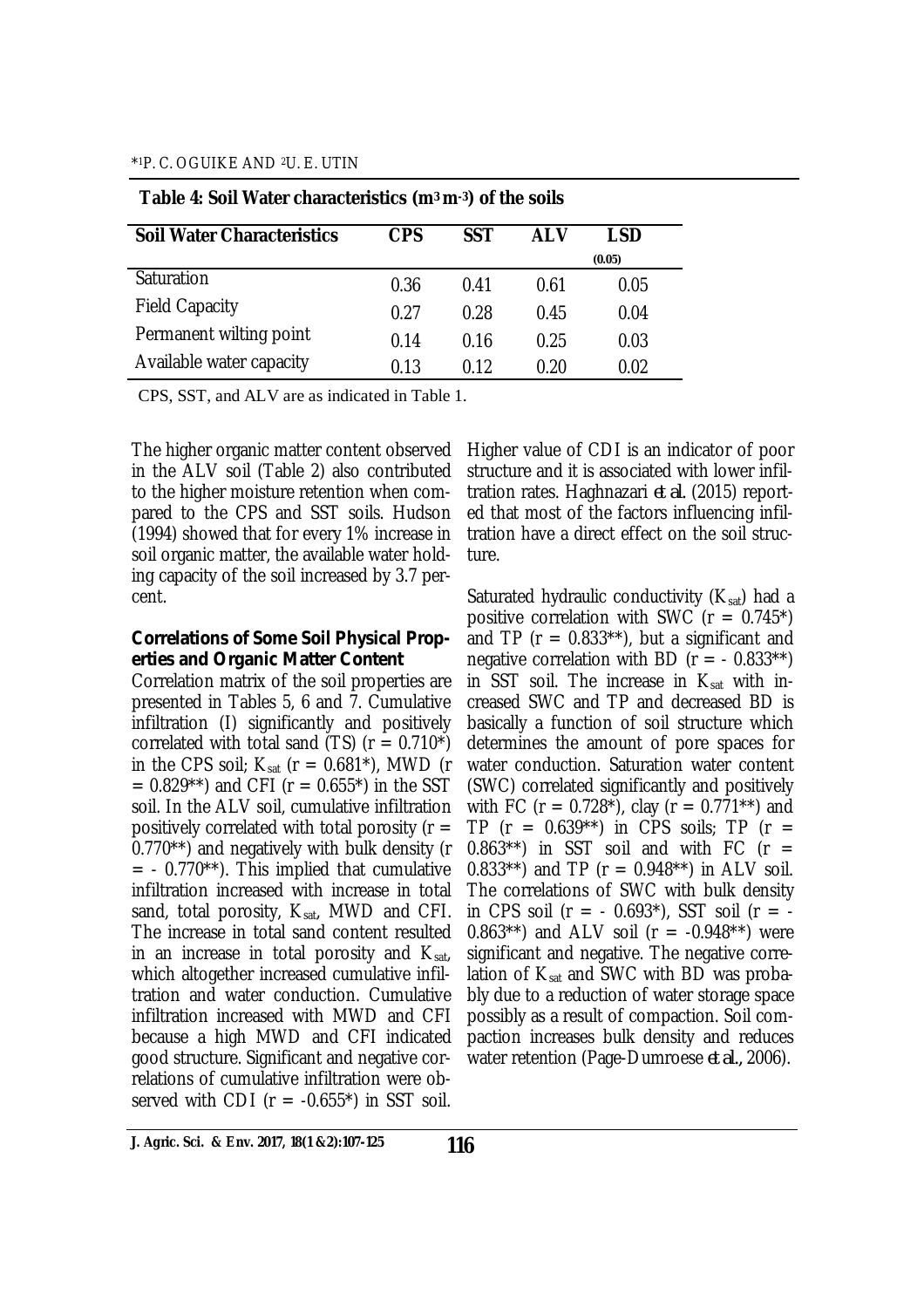There was significant and positive correlation of FC with TP ( $r = 0.638$ <sup>\*</sup>) in CPS soil. Also, FC correlated significantly and positively with MWD ( $r = 0.713$ <sup>\*</sup>), CFI ( $r =$ 0.647\*) and OM  $(R = 0.651<sup>*</sup>)$  in SST soil and with TP ( $r = 0.790**$ ) and OM ( $r =$ 0.627\*) in ALV soil. However, FC correlated negatively with BD in CPS and ALV soils as well as with CDI in SST soil. The significant positive correlations of FC with TP, MWD, CFI and OM represented the role of good soil aggregation and structural stability in increasing field capacity while the

significant and negative correlations of FC with BD and CDI were suggestive of the effect of high BD and CDI in reducing soil pore spaces, thereby reducing FC. The significant negative correlation of total sand with MWD ( $r = -0.672$ <sup>\*</sup>) and ASC ( $r = -$ 0.909\*\*) in ALV soil indicated that the higher content of sand impeded soil aggregation. Mean weight diameter correlated positively (r  $= 0.699<sup>*</sup>$ ) with organic matter, showing the influence of organic matter in the stabilization of soil aggregates.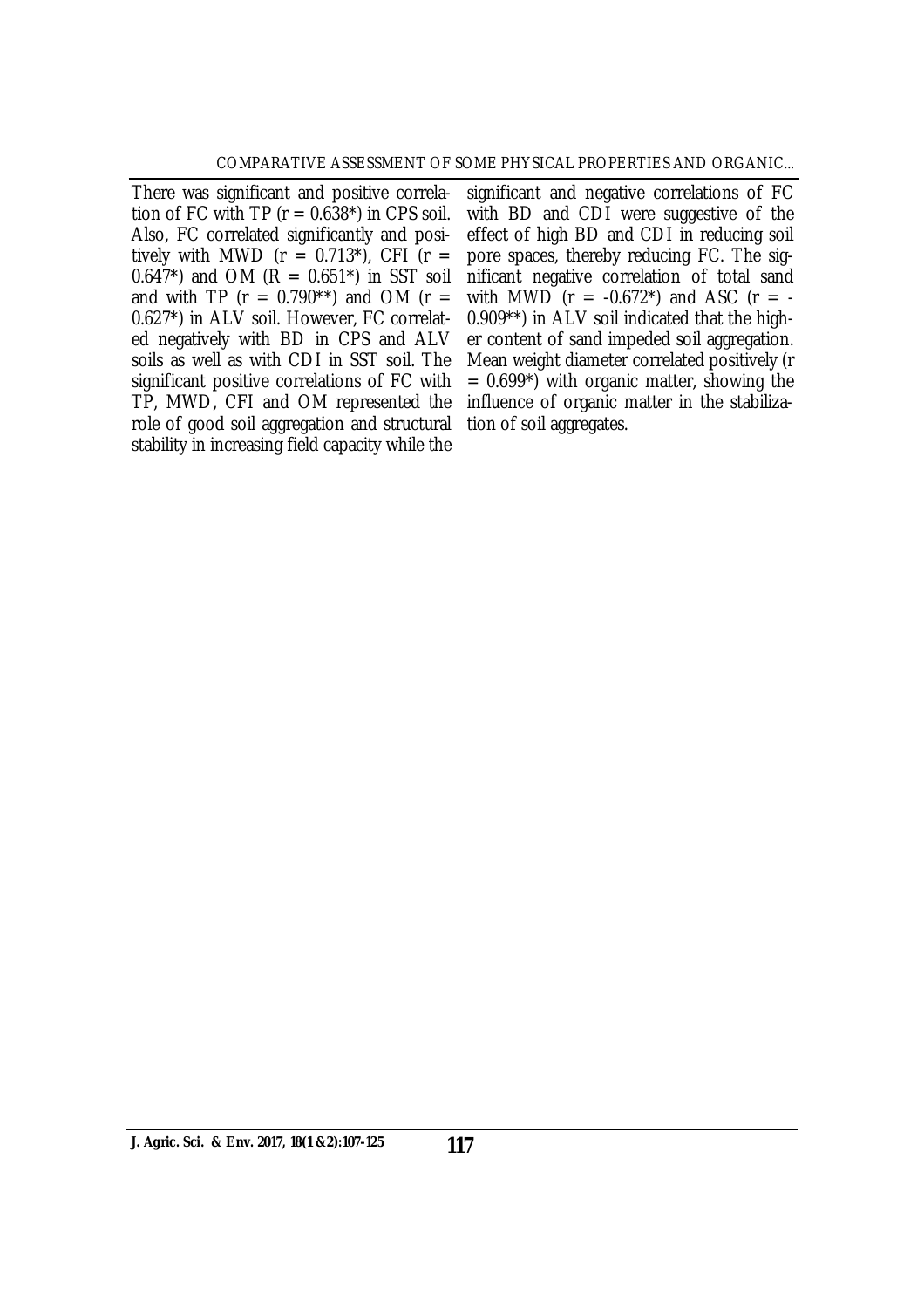|                |          | Ksat     | SWC       | ဥ         | rs       | $\ddot{=}$ | Clay     | 6D         | ᡛ        | <b>NWD</b> | BŘ         | ASC        | 5          | ā        | š     |
|----------------|----------|----------|-----------|-----------|----------|------------|----------|------------|----------|------------|------------|------------|------------|----------|-------|
|                | 1.000    |          |           |           |          |            |          |            |          |            |            |            |            |          |       |
| $K_{sat}$      | 0.089    | 1.000    |           |           |          |            |          |            |          |            |            |            |            |          |       |
| SWC            | 0.094    | 0.467    | 1.000     |           |          |            |          |            |          |            |            |            |            |          |       |
| ပူ             | $-0.154$ | 0.223    | $0.728*$  | 1.000     |          |            |          |            |          |            |            |            |            |          |       |
| 51             | $0.701*$ | $-0.250$ | $-0.400$  | $-0.412$  | 1.000    |            |          |            |          |            |            |            |            |          |       |
| $\ddot{=}$     | 0.296    | 0.138    | $-0.444$  | $-0.088$  | $-0.427$ | 1.000      |          |            |          |            |            |            |            |          |       |
| Clay           | 0.221    | 0.045    | $0.771**$ | 0.405     | $-0.310$ | $-0.727*$  | 1.000    |            |          |            |            |            |            |          |       |
| BD             | 0.063    | $-0.190$ | $-0.693*$ | $-0.638*$ | 0.259    | 0.120      | $-0.323$ | 1.000      |          |            |            |            |            |          |       |
| Ê              | $-0.063$ | 0.190    | $0.693*$  | $0.638*$  | $-0.259$ | $-0.120$   | 0.323    | $-1.000**$ | 1.000    |            |            |            |            |          |       |
| <b>NWD</b>     | 0.122    | $-0.272$ | 0.337     | 0.504     | $-0.415$ | 0.160      | 0.147    | $-0.504$   | 0.504    | 1.000      |            |            |            |          |       |
| ΒŘ             | 0.402    | $-0.235$ | $-0.080$  | $-0.077$  | 0.048    | $-0.124$   | 0.094    | 0.295      | $-0.295$ | $-0.093$   | 1.000      |            |            |          |       |
| ASC            | $-0.165$ | 0.309    | 0.212     | 0.215     | $-0.357$ | 0.252      | 0.006    | $-0.371$   | 0.371    | 0.223      | $-0.950**$ | 1.000      |            |          |       |
| $\overline{5}$ | $-0.402$ | 0.354    | 0.242     | 0.183     | $-0.122$ | 0.005      | 0.088    | $-0.343$   | 0.343    | $-0.079$   | $-0.825**$ | $0.812***$ | 1.000      |          |       |
| ā              | 0.402    | $-0.354$ | $-0.242$  | $-0.183$  | 0.122    | $-0.005$   | $-0.088$ | 0.343      | $-0.343$ | 0.079      | $0.825***$ | $-0.812**$ | $-1.000**$ | 1.000    |       |
| δ              | $-0.156$ | $-0.239$ | $-0.167$  | 0.275     | $-0.067$ | 0.339      | $-0.306$ | $-0.381$   | 0.381    | 0.223      | $-0.366$   | 0.362      | 0.087      | $-0.087$ | 1.000 |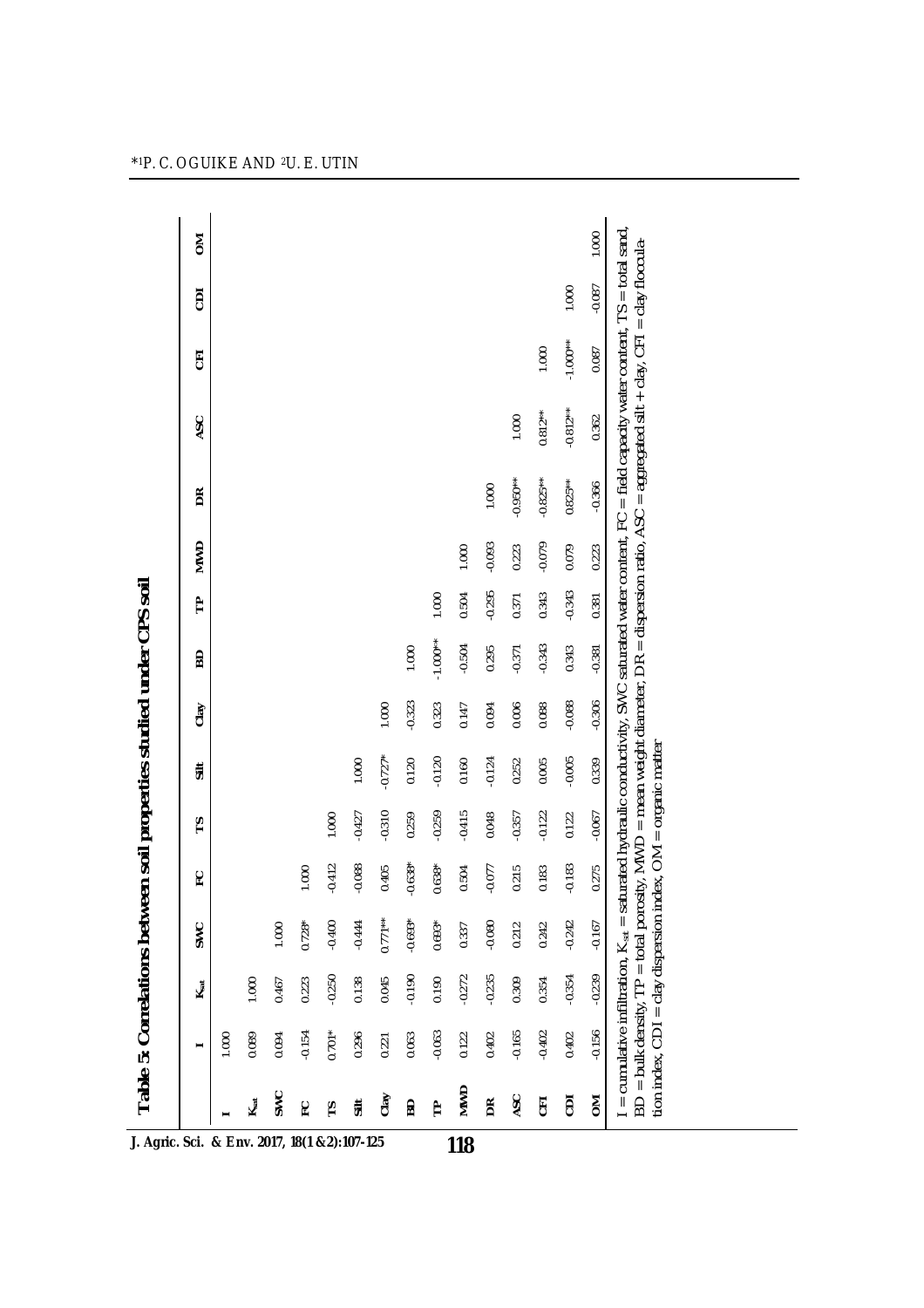| turated hydraulic conductivity, SWC saturated water content, FC = field capacity water content,<br>1.000<br>$-1.000"$<br>0.159<br>핑 |
|-------------------------------------------------------------------------------------------------------------------------------------|
|                                                                                                                                     |

COMPARATIVE ASSESSMENT OF SOME PHYSICAL PROPERTIES AND ORGANIC...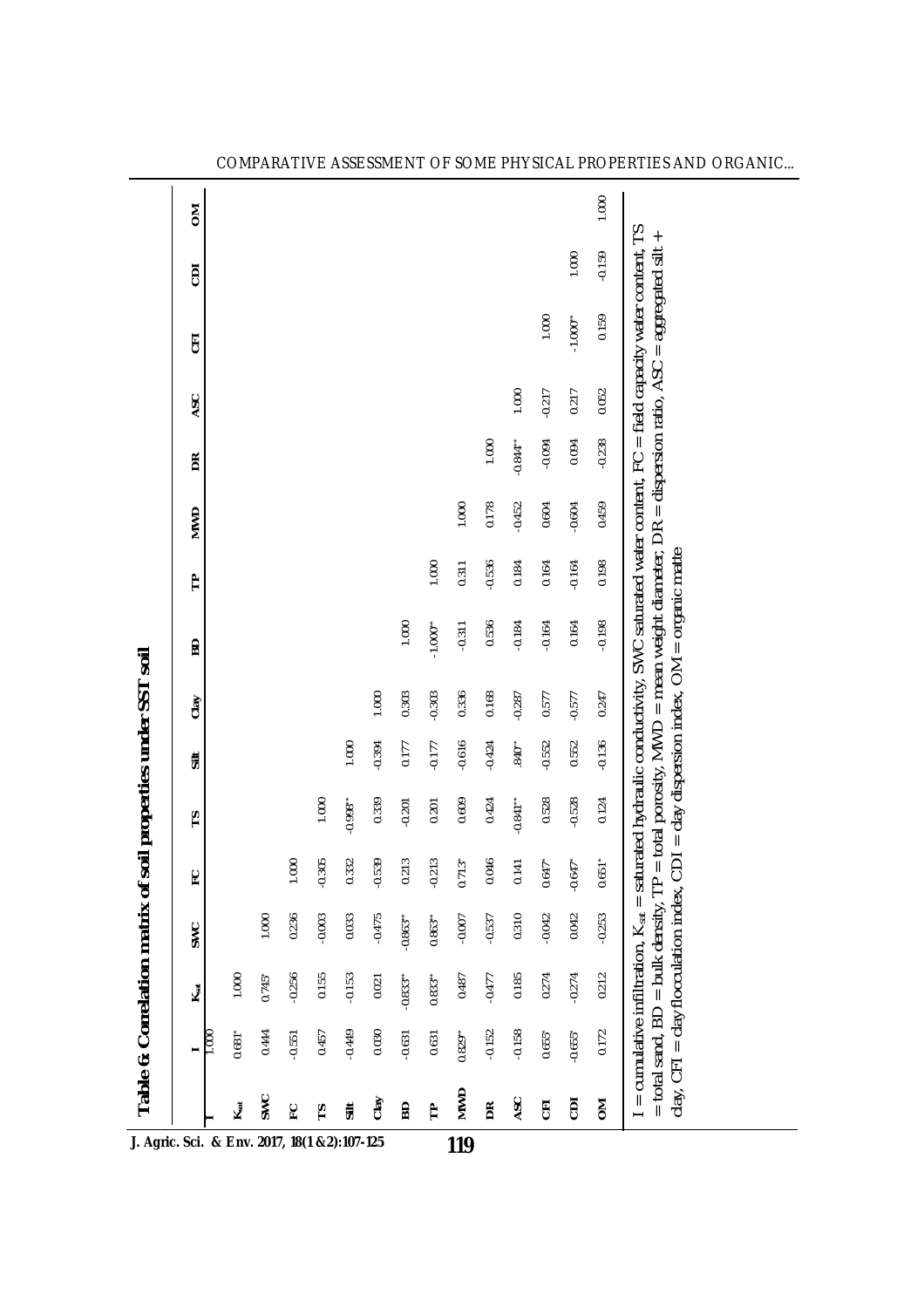| J. Agric. Sci. & Env. 2017, 18(1 &2):107-125 |                       | Ksat     | SWC       | ဥ          | 15                    | $\frac{1}{5}$ | Clay      | <b>BD</b>              | ᡛ        | MWD       | BŘ          | ASC      | 핑                      | ā        | š     |
|----------------------------------------------|-----------------------|----------|-----------|------------|-----------------------|---------------|-----------|------------------------|----------|-----------|-------------|----------|------------------------|----------|-------|
| $K_{sat}$                                    | $-0.185$              | 1.000    |           |            |                       |               |           |                        |          |           |             |          |                        |          |       |
| <b>SWC</b>                                   | $-0.753$ <sup>*</sup> | 0.557    | 1.000     |            |                       |               |           |                        |          |           |             |          |                        |          |       |
| ဥ                                            | $-0.411$              | 0.285    | $0.833**$ | 1.000      |                       |               |           |                        |          |           |             |          |                        |          |       |
| ۴                                            | 0.466                 | 0.493    | -0.355    | $-0.433$   | 1.000                 |               |           |                        |          |           |             |          |                        |          |       |
| <b>Silt</b>                                  | $-0.109$              | $-0.554$ | $-0.001$  | 0.164      | $-0.723$ <sup>*</sup> | 1.000         |           |                        |          |           |             |          |                        |          |       |
| Clay                                         | $-0.570$              | $-0.262$ | 0.500     | 0.481      | $-0.844$ **           | 0.239         | 1.000     |                        |          |           |             |          |                        |          |       |
| 50                                           | $-0.770$              | $-0.509$ | $-0.948$  | $-0.790**$ | 0.281                 | 0.097         | $-0.471$  | 1.000                  |          |           |             |          |                        |          |       |
| F<br>120                                     | $0.770^{**}$          | 0.509    | 0.948"    | $0.790**$  | $-0.281$              | $-0.097$      | 0.471     | $-1.000$ <sup>**</sup> | 1.000    |           |             |          |                        |          |       |
| <b>NWD</b>                                   | $-0.272$              | 0.035    | 0.539     | 0.619      | $-0.672$ <sup>*</sup> | 0.391         | $0.641*$  | $-0.419$               | 0.419    | 1.000     |             |          |                        |          |       |
| $\mathsf{B}$                                 | $-0.374$              | $-0.430$ | $-0.170$  | $-0.284$   | $-0.124$              | 0.241         | $-0.014$  | $-0.007$               | 0.007    | $-0.518$  | 1.000       |          |                        |          |       |
| ASC                                          | $-0.291$              | $-0.305$ | 0.397     | 0.513      | $-0.909$ **           | 0.581         | $0.826**$ | $-0.246$               | 0.246    | $0.851**$ | $-0.298$    | 1.000    |                        |          |       |
| 딩                                            | 0.362                 | 0.460    | 0.159     | 0.243      | 0.182                 | $-0.338$      | 0.007     | 0.009                  | $-0.009$ | 0.473     | $-0.993$ ** | 0.243    | 1.000                  |          |       |
| ā                                            | $-0.362$              | $-0.460$ | $-0.159$  | $-0.243$   | $-0.182$              | 0.338         | $-0.007$  | $-0.009$               | 0.009    | $-0.473$  | 0.993       | $-0.243$ | $-1.000$ <sup>**</sup> | 1.000    |       |
| ŠΣ                                           | $-0.234$              | 0.069    | 0.541     | $0.672*$   | $-0.476$              | 0.539         | 0.250     | $-0.419$               | 0.419    | 0.699*    | $-0.363$    | 0.580    | 0.284                  | $-0.284$ | 1.000 |

 $\overline{a}$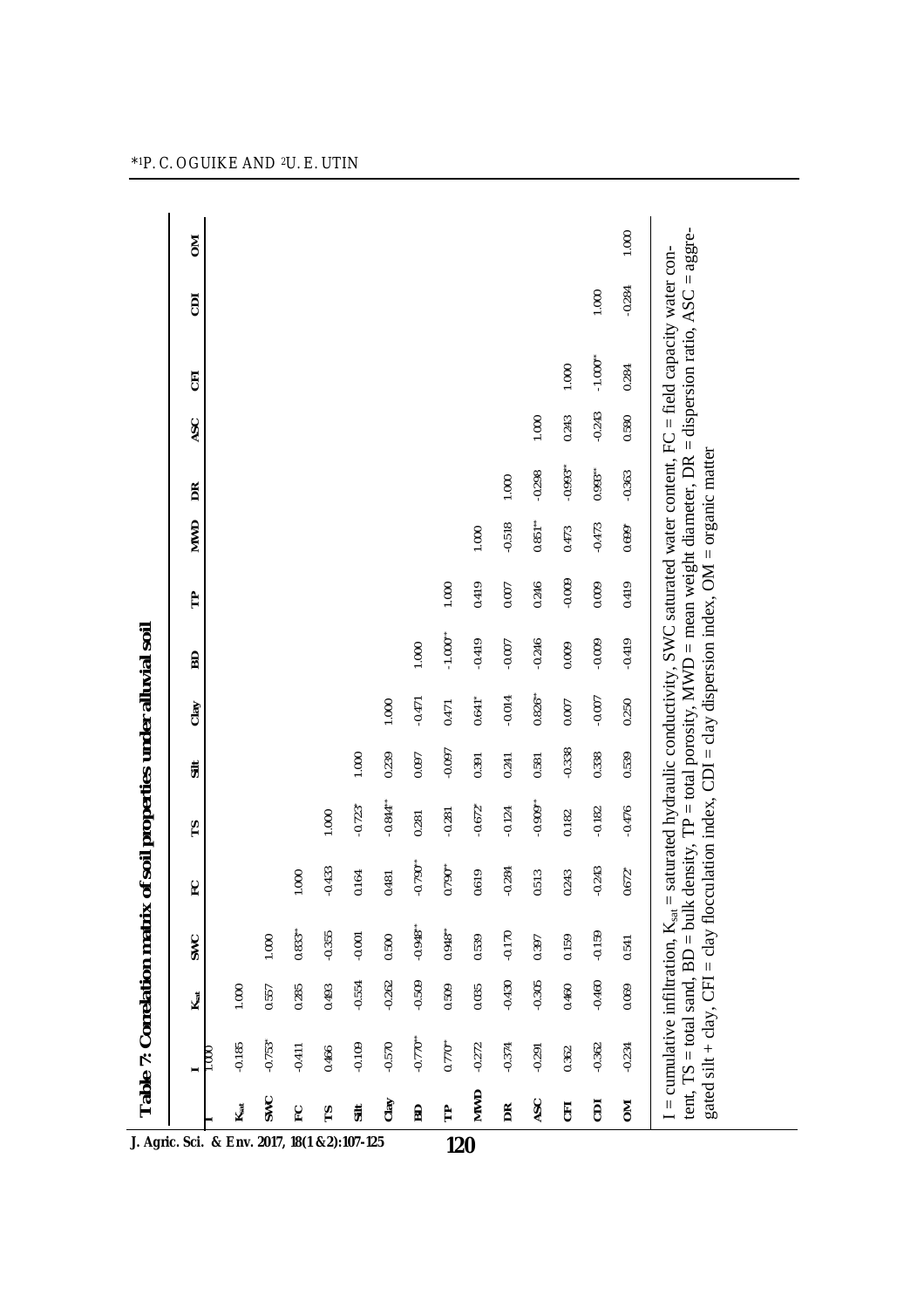## **CONCLUSION**

The clay – textured ALV soil was better in terms of aggregate stability, organic matter content and water retention but worse in water infiltration and conduction than the CPS and SST soils with loamy sand texture. Therefore, the ALV soil can be effectively harnessed for the production of dry season crops with little or no irrigation. The CPS and SST soils could be dedicated to intensive crop production under rain fed condition and supplemented with irrigation.

## **REFERENCES**

**Abdulkadir, A., Wuddivira, M. N., Abdu, N. and Mudiare, O. J.** 2011. Use of Horton infiltration model in estimating infiltration characteristics of an Alfisol in the Northern Guinea Savanna of Nigeria. *Journal of Agricultural Science and Technology* 1: 925- 931.

**Adindu, R. U., Igbokwe, K. K. and Dike, I. I.** 2015. Philip model capability to estimate infiltration for soils of Aba, Abia State. *Journal of Earth Sciences and Geotechnical Engineering* 5 (2): 63-68.

**Aird, P.** 2019. Chapter 2: Deepwater Geology & Geoscience. Well Planning, Design, Engineering, Operations, and Technology Application. Pages 17-68

**Akamigbo, F.O.R., Asadu, C.L.A,**  (1983). The accuracy of field textures in a humid tropical environment. *Soil Survey and Land Evaluation* 4(3); 63-70.

**Akpan, U. S., Udoh, B. T.** 2015. Buffering mechanism and sensitivity to acid deposition of soils of Akwa Ibom State, Nigeria. *Nigerian Journal of Agriculture, Food and Environment* 11(3):91-96.

**AKSG** 2012. About Akwa Ibom State: Geography and Location. Government of Akwa Ibom State. <http://www.aksgonline.com/> about geography html assessed on May 06, 2017.

**Aoyama, M., Angers, D. A., N'Dayegamiye, A., Bissonnette, N.** 1999. Protected organic matter in water-stable aggregates as affected by mineral fertilizer and manure applications. Canadian Journal of Soil Science 79(3):419-425

**Araújo, A. S. F., Leite, L. F. C., Santos, V. B., Carneiro, R. F. V.** 2009. Soil microbial activity in conventional and organic agricultural systems. *Sustainability* 1: 268-276.

**Asadu, A. N. Ominigbo, O. E. and Overare, B.** 2015.. Depositional Environment and Provenance of Outcropping Coastal Plain Sands in ABUDU and Environs, Southern Nigeria. International Journal for Research in Emerging Science And Technology, 2 (6);101 – 109.

**Attah, L. E.** 2008. The composition and physical properties of some clays of Cross River State, Nigeria. *African Research Review* 2  $(1): 84 - 93.$ 

**Bot, A., Benites, J.** 2005. *The Importance of Organic Matter: Key to Drought-resistant Soil and Sustained Food Production.* Food and Agriculture Organization of the United Nations, Rome.

**Chaudhari, P. R., Ahire, D. V., Ahire, V. D., Chakravarty, M., Maity, S.** 2013. Soil bulk density as related to soil texture, organic matter content and available total nutrients of Coimbatore soil. *International Journal of Scientific and Research Publications* 3 (2): 1 – 8.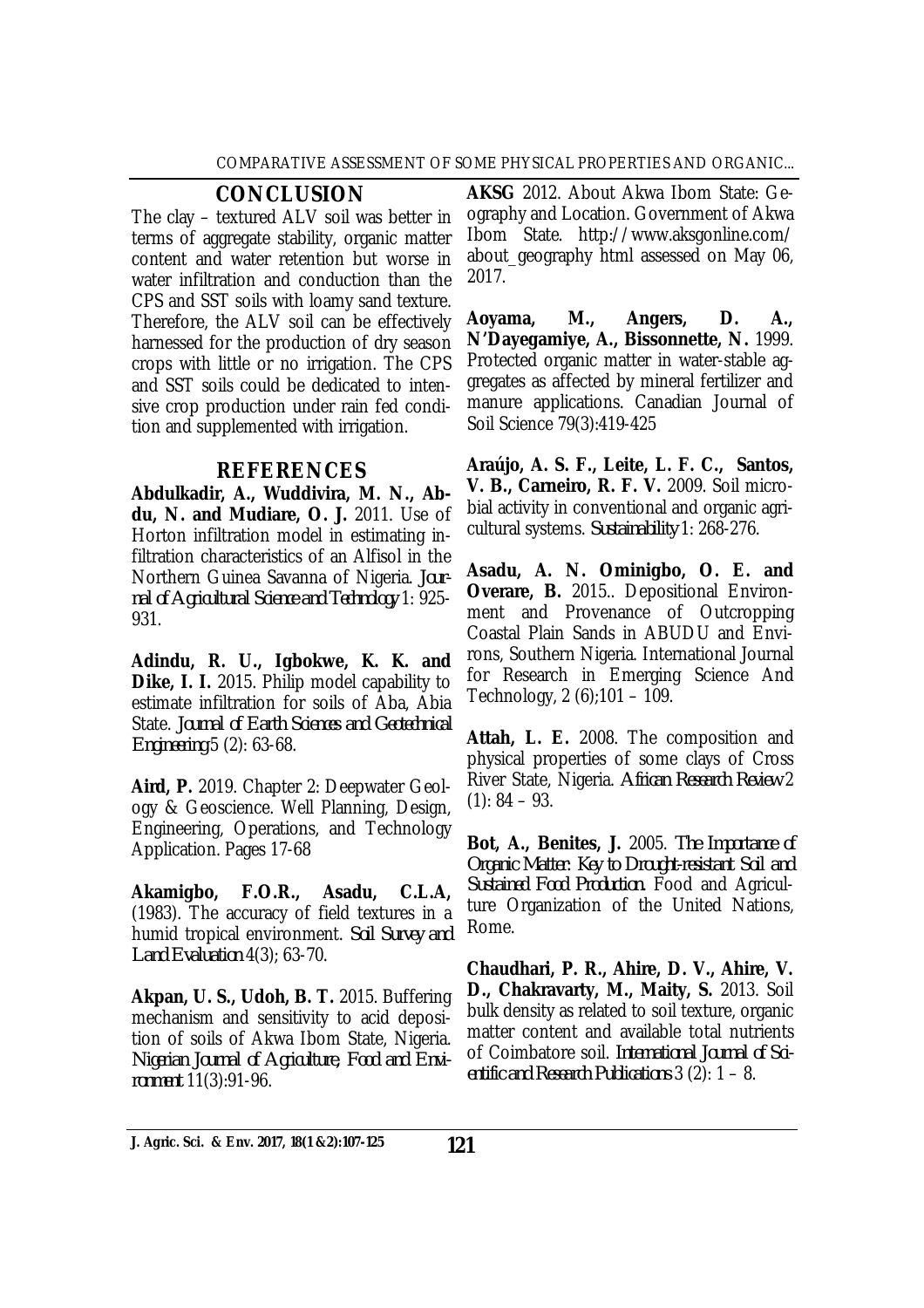\* <sup>1</sup>P. C. OGUIKE AND 2U. E. UTIN

**Chenu, C., Le Bissonnais, Y., Arrouays, D.** 2000. Organic matter influence on clay wettability and soil aggregate stability. *Soil Science Society of America Journal* 64: 1479- 1486.

**Childs, J. L., Wallender, W. W. and Hopmans, J. W.** 1993. Spatial and seasonal variation of furrow infiltration. *Journal of Irrigation and Drainage Engineering* 119 (1):74 - 90

**Chude, V. O., Olayiwole, S. O., Asho, A. O., Daudu, C. K**. 2011. *Fertilizer Use and Management Practices for Crops in Nigeria.* 4th Edition. Federal Fertilizer Department, Federal Ministry of Agriculture and Rural Development, Abuja.

**Dane, J. H., Topp, G. C.** (Eds.) 2002. Methods of Soil Analysis Part 4 - Physical Methods. *Soil Science Society of America*, pp 981-983.

**de Wit P.V., Bekker, R. P.** 1990. Explanatory note on the land systems map of Botswana. Soil Mapping and Advisory Services Project AG: BOT/85/011. FAO/UNDP/ Government of Botswana. *Field Document* 31. 43 pp, 1 map.

**Duchicela, J., Vogelsang, K., Schultz, P., Kaonongbua, W., Middleton, E., Bever, J**. 2012. Non-native plants and soil microbes: potential contributors to the consistent reduction in soil aggregate stability caused by the disturbance of North American grasslands. *New Phytologist* 196: 212-222.

**Elges, H. F. W. K.** 1985. Problem soils in South Africa — state of the art. *The Civil Engineer in South Africa* 27: 347-353.

**Evangelou, V. P., Wells, K. L.** 1984.

Does Use of Gypsum Improve Soil Structure? Soil Science News and Views. 176. Downloaded at <https://uknowledge.uky.edu> on January 10, 2018.

**Ezeabasili, A. C. C., Okoro, B. U. and Emengini, E. J.** 2014. Relative erodibilities of some soils from Anambra basin. *Sky Journal of Soil Science and Environmental Management* 3(8): 83-90.

**FAO** (Food and Agriculture Organization). (1979). *Soil Survey Investigations for Irrigation*. FAO, Rome.

**Gray, J. M. and Murphy, B. W.** 1999. Parent Material and Soils: A guide to the influence of parent material on soil distribution in eastern Australia. Technical Report No. 45. https://www.researchgate.net/ p u b l i c a tion/277013099\_Parent\_Material\_and\_Soils \_a\_guide\_to\_the\_influence\_of\_parent\_mate rial on soil distribution in eastern Austral ia [accessed Mar 14, 2018]

**Haghnazari, F., Shahgholi, H. and Feizi, M.** 2015. Factors affecting the infiltration of agricultural soils. *International Journal of Agronomy and Agricultural Research* 6 (5): 21-35.

**Hillel, D.** 2003. *Introduction to Environmental Soil Physics*. Academy Press, New York

**Hudson, B. D.** 1994. Soil organic matter and available water capacity. *J. Soil Wat. Con.*, 49(2): 189–194.

**Igwe, C. A., Akamigbo, F. O. R., Mbagwu, J. S. C.** 1999. Chemical and mineralogical properties of soils in southeastern Nigeria in relation to aggregate stability. *Geoderma* 92: 111-123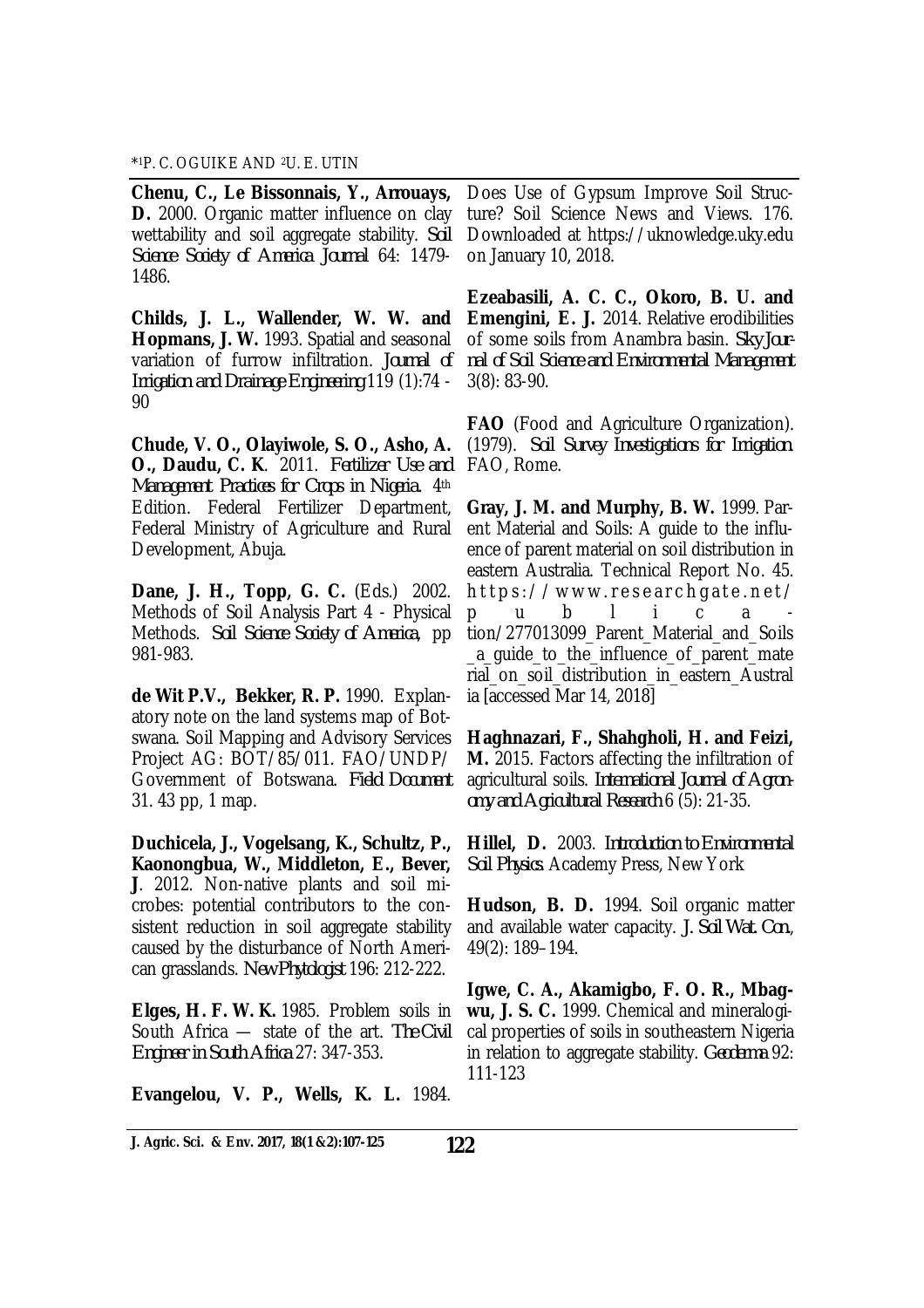**Igwe, C. A., Nkemakosi, J. T.** 2007. Nutrient element contents and cation exchange capacity in fine fractions of southeastern Nigerian soils in relation to their stability. *Communications in Soil Science and Plant Analysis* 38: 1221-1242.

**Kalala, A. M., Msanya, B. M., Amuri, N. A. and Semoka, J. M.** 2017. Pedological characterization of some typical Alluvial soils of Kilombero district, Tanzania. *American Journal of Agriculture and Forestry* 5 (1): 1- 11.

**Klute, A.** 1986. Methods of Soil Analysis, Part 1- Physical and Mineralogical Methods. *American Society of Agronomy*, Madison, Wisconsin. Pp 364-374.

**Krull, E., Baldock, J., Skjemstad, J.** 2001. Soil texture effects on decomposition and soil carbon storage. In: Kirchbaum, M.U.F., Mueller, R. (Eds.), Net Ecosystem Exchange Workshop Proceedings. CRC for Greenhouse Accounting, Canberra, Australia, pp. 103–110.

**Mao, L., Bralts, V. F., Yinghua, P., Han, L. and Tingwu, L.** 2008. Methods of measuring soil infiltration: State of the art. *International Journal of Agricultural and Biological Engineering* 1(1): 22-30.

Mbagwu, J. S. C. 1990. Mulch and tillage effects on water transmission characteristics of an Ultisol and maize grain yield in SE, Nigeria. *Pedologie* 40: 155 – 168.

**Musa, J. J., Adeoye, P. A.** 2010. Adaptability of infiltration equations to the soils of the permanent site farm of the Federal University of Technology, Minna, in the Guinea Savannah Zone of Nigeria. *Australian Journal of Technology* 14 (2): 147 – 155.

**Muya, E. M., Obanyi, S., Ngutu, Sijali, I. V., Okoti, M., Maingi, P. M., Bulle, H.**  2011. Physical and chemical characteristics of soils of Northern Kenya arid lands: Opportunities for sustainable agriculture. *Journal of Soil Science and Environmental Management* 2  $(1): 1 - 8.$ 

**Nath, T. N.** 2014. Soil texture and total organic matter content and its influences on soil water holding capacity of some selected tea growing soils in Sivasagar District of Assam, India. *International Journal Chemical Sciences* 12(4): 1419-1429.

**Nelson, D. W., Sommers, L. E.** 1996. Total carbon, organic carbon and organic matter. Soil Science Society of America and American Society of Agronomy, 6775. Segoe Rd, Madison, WI. 53711, USA. Methods of Soil Analysis. Part 3. Chemical Methods – SSA Book Series, No. 5.

**Ogbe, V. B., Jayeoba, O. J. and Ode, S. O.** 2011. Comparison of four soil infiltration models on a sandy soil in Lafia, southern guinea savanna zone of Nigeria. *Production Agriculture Technology* 7 (2): 116-126*.* 

**Oguike, P. C., Ndifreke, S. U.** 2016. Variations in soil aggregate stability and organic matter contents in soils derived from diverse parent materials in Abia State, Nigeria. *Nigerian Journal of Soil and Environmental Research* 14: 12 – 20.

**Oguike, P. C., Mbagwu, J. S. C.** 2009. Variations in some physical properties and organic matter content of soils of coastal plain sands under different land use types. *World Journal of Agricultural Sciences* 5(1):63-69. Opara, C. C. (2009). Soil micro aggregate stability under different land use types in southeastern Nigeria. *Catena* 79: 103-112.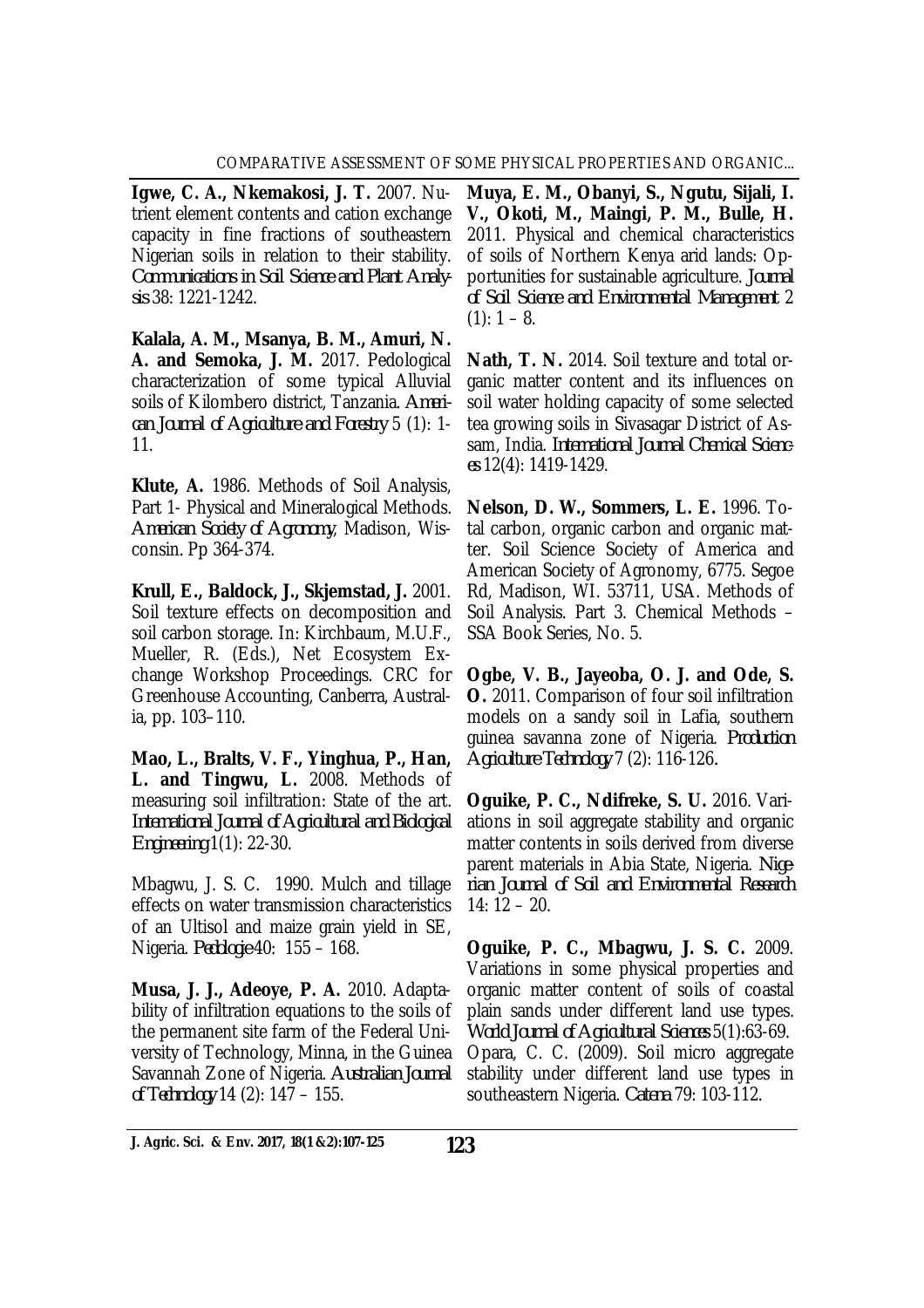#### \* <sup>1</sup>P. C. OGUIKE AND 2U. E. UTIN

**Page-Dumroese, D. S., Jurgensen, M. F., Tiarks, A. E. Ponder, F., Sanchez, F. G., Fleming, R. L., Kranabetter, J. M., Powers, R. F., Stone, D. M., Elioff, J. D. and Scott, D. A.** 2006. Soil physical property changes at the North American Long-Term Soil Productivity study sites: 1 and 5 years after compaction. *Can. J. For. Res.* 36: 551-564.

**Petters, S. W. Usoro, E. J., Udo, E. J., Obot, U. W., Okpon, S. N.** 1989. Akwa Ibom State Physical Background, Soils and Land Use Ecological Problems, Technical Report of the Task Force on Soil and Land Use Survey, Akwa Ibom State, Government Printer, Uyo.

**Phogat, V. K., Tomar, V. S., Dahiya, R.**  2015. Soil physical properties. In: *Soil Science: An Introduction*. Indian Society of Soil Science; 135 – 171.

**Portella, C., Guimarães, M., Feller, C., Batista, F. I and Tavares, F. J.** 2012. Soil aggregation under different management systems. *Revista Brasileira de Ciência do Solo* 36: 1868-1877.

**Prasad, R., Power, J. F.** 1997. *Soil Fertility Management for Sustainable Agriculture*. New York, USA, Lewis Publishers. 356 pp.

**Rice, C. W.** 2002. Organic matter and nutrient dynamics. In: *Encyclopaedia of Soil Science.* New York, USA, Mercel Dekker Inc.

**Ritter, M. E.** 2006. The Physical Environment: An Introduction to Physical Geogra $phv.$  Available from:  $htb$ :// www.earthonlinemedia.com/ebooks/ tpe\_3e/title\_page.html (assessed March 14, 2018).

**Tanveera, A., Kanth, T. A., Tali, P. A., Naikoo, M.** 2016. Relation of soil bulk density with texture, total organic matter content and porosity in the soils of Kandi Area of Kashmir valley, India. *Int. Res. J. Earth Sci.* 4  $(1): 1-6.$ 

**Taylor S. A., Ashcroft, G. L.** 1972. Physical Edaphology. *The physics of irrigated and nonirrigated soils*. Freeman, San Fransico.

**Turner, E.** 2006. Comparison of Infiltration Equations and Their Field Validation by Rainfall Simulation. Thesis submitted to the Faculty of the Graduate School of the University of Maryland, College Park in partial fulfillment of the requirements for the degree of Master of Science.

**Udofia, P. A., Harry, T. A., Udo, J. I.**  2017. Evaluation of industrial potentials of clay deposits in Akwa Ibom State, Southeastern Nigeria. *Nigeria International Journal of Science and Research* 8(7):1774 – 1781.

**Udoh, B. T.** 2015. Suitability of soils derived from sandstone and beach sands for cashew (*Anacardium occidentalis*) and coconut (*Cocos nucifera*) cultivation in the Niger Delta area, Nigeria. *Sky Journal of Soil Science and Environmental Management* 4(2): 27 – 33.

**UniUyo Met. Station.** 2017. Weather Data. University of Uyo Meteorological Station, Uyo, Akwa Ibom State.

**Vinay, L.** 2007. Characterization and Classification of Soil Resource of Bhanapur Micro watershed (Koppal District) for Land Evaluation. Thesis submitted to the University of Agricultural Sciences, Dharwad.

**Weber, G. B., Gobat, J. M.** 2006. Identification of faces models in alluvial soil for-